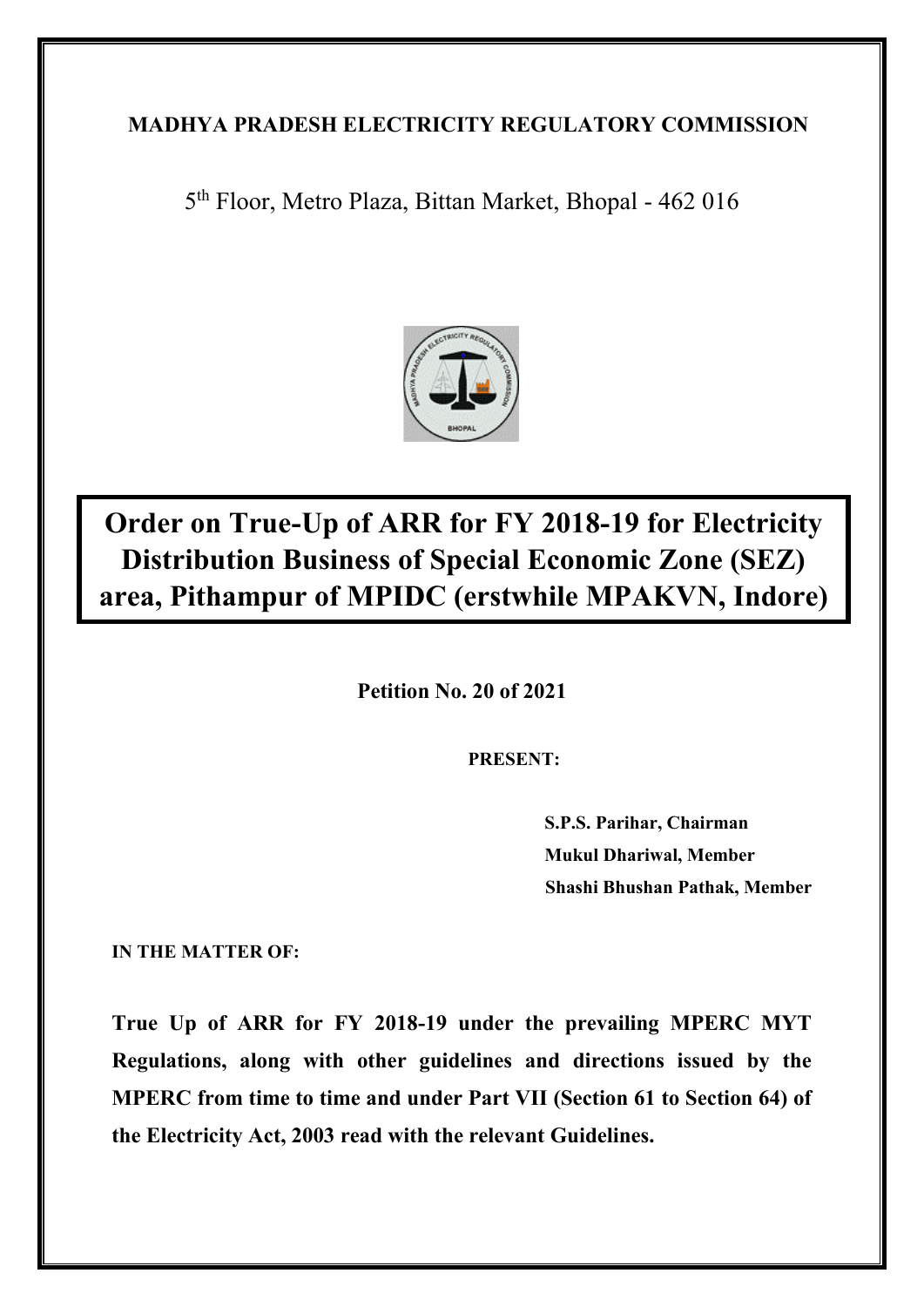## **TABLE OF CONTENT**

| 1. |                                                             |  |
|----|-------------------------------------------------------------|--|
| 2. | TRUE UP OF AGGREGATE REVENUE REQUIREMENT FOR FY 2018-19  10 |  |
|    |                                                             |  |
|    |                                                             |  |
|    |                                                             |  |
|    |                                                             |  |
|    |                                                             |  |
|    |                                                             |  |
|    |                                                             |  |
|    |                                                             |  |
|    |                                                             |  |
|    |                                                             |  |
|    |                                                             |  |
|    |                                                             |  |
|    |                                                             |  |
|    |                                                             |  |
|    |                                                             |  |
|    |                                                             |  |
| 3. |                                                             |  |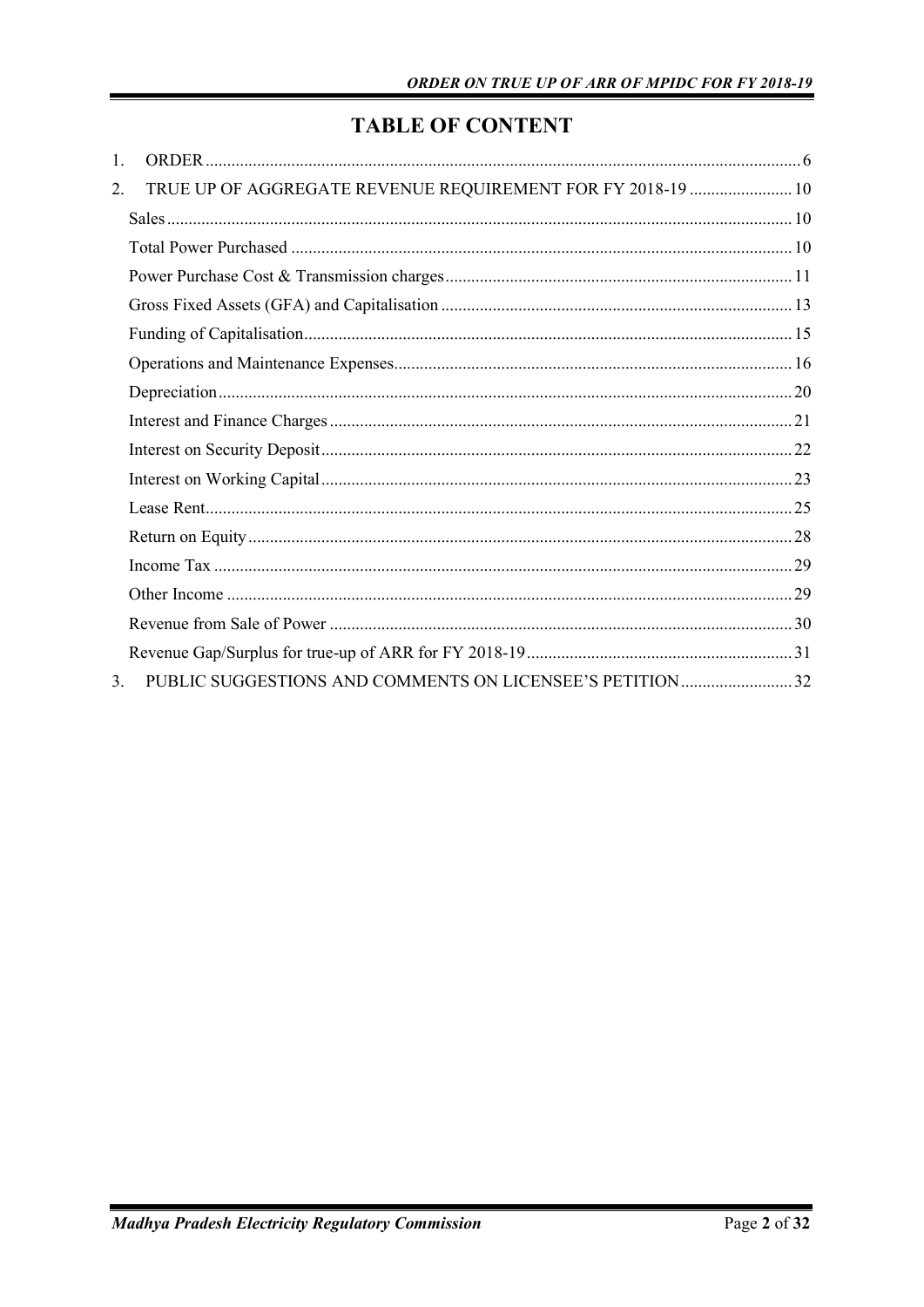## **LIST OF TABLES**

| Table 3: Category wise sales admitted by the Commission for FY 2018-19 (MU) 10                 |  |
|------------------------------------------------------------------------------------------------|--|
| Table 4: Power Purchase Requirement admitted by the Commission for FY 2018-19 11               |  |
| Table 5: Power Purchase Cost & Transmission Charges Admitted by the Commission (Rs. Crore) for |  |
| FY 2018-19.                                                                                    |  |
| Table 6: Capitalisation Admitted by the Commission for FY 2018-19 (Rs. Crore)14                |  |
|                                                                                                |  |
|                                                                                                |  |
| Table 9: Comparison of Actual and Normative Employee Expenses for FY 2018-19 19                |  |
| Table 10: Comparison of Actual and Normative A&G Expenses for FY 2018-19  19                   |  |
| Table 11: Comparison of Actual and Normative R&M Expenses for FY 2018-19 19                    |  |
| Table 12: O&M Expenses admitted by the Commission for FY 2018-19 (Rs. Crore)20                 |  |
| Table 13: Depreciation claimed by the Petitioner for FY 2018-19 (Rs. Crore)                    |  |
|                                                                                                |  |
| Table 15: Net Depreciation admitted by the Commission for FY 2018-19 (Rs. Crore) 21            |  |
| Table 16: Interest and finance charges admitted by the Commission for FY 2018-19               |  |
| Table 17: Interest on Working Capital admitted by the Commission for FY 2018-19  24            |  |
|                                                                                                |  |
| Table 19: Return on Equity admitted by the Commission for FY 2018-19 (Rs. Crore)28             |  |
| Table 20: Other Income admitted by the Commission for FY 2018-19 (Rs. Crore)29                 |  |
|                                                                                                |  |
| Table 22: Revenue from Sales as admitted by the Commission for FY 2018-19 31                   |  |
|                                                                                                |  |
|                                                                                                |  |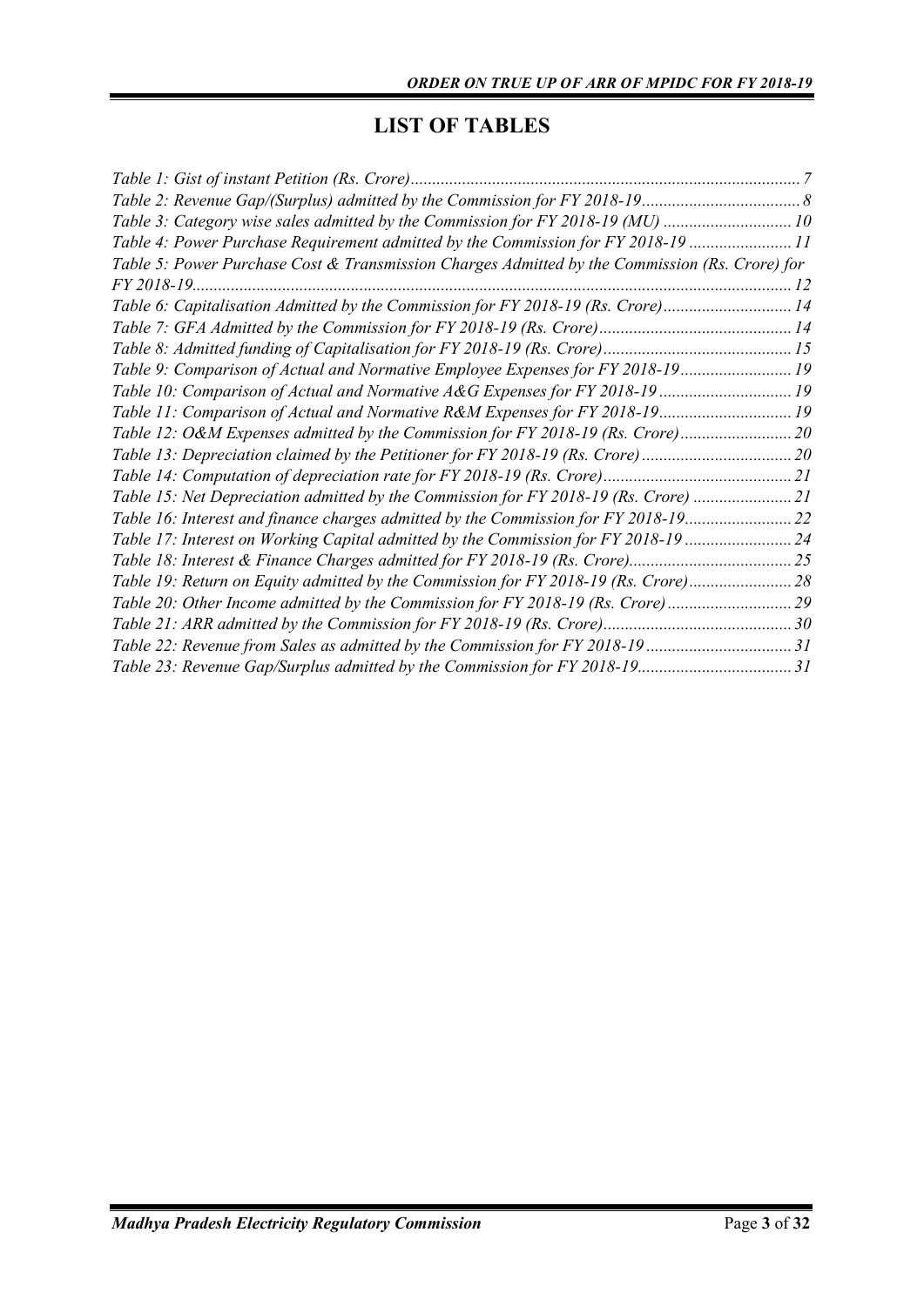# **List of Abbreviations**

| A&G           | Administrative and General Expenses                         |
|---------------|-------------------------------------------------------------|
| <b>ARR</b>    | Aggregate Revenue Requirement                               |
| <b>CERC</b>   | <b>Central Electricity Regulatory Commission</b>            |
| <b>CSD</b>    | <b>Consumer Security Deposit</b>                            |
| Discom        | <b>Distribution Company</b>                                 |
| EA 2003       | Electricity Act, 2003                                       |
| <b>EHT</b>    | Extra High Tension                                          |
| <b>FY</b>     | <b>Financial Year</b>                                       |
| <b>GAAP</b>   | <b>Generally Accepted Accounting Principles</b>             |
| <b>GFA</b>    | <b>Gross Fixed Asset</b>                                    |
| GoI           | Government of India                                         |
| GoMP          | Government of Madhya Pradesh                                |
| <b>GST</b>    | Goods and Service Tax                                       |
| HP            | <b>Horse Power</b>                                          |
| HT            | <b>High Tension</b>                                         |
| <b>IND-AS</b> | <b>Indian Accounting Standards</b>                          |
| kV            | kilo Volt                                                   |
| <b>kVA</b>    | kilo Volt Ampere                                            |
| kVAh          | kilo Volt Ampere hour                                       |
| kW            | kilo Watt                                                   |
| kWh           | kilo Watt hour                                              |
| <b>LT</b>     | Low Tension                                                 |
| <b>MD</b>     | Maximum Demand                                              |
| <b>MOD</b>    | Merit Order Despatch                                        |
| <b>MP</b>     | Madhya Pradesh                                              |
| MPAKVN(I)L    | Madhya Pradesh Audyogik Kendra Vikas Nigam (Indore) Limited |
| <b>MPIDC</b>  | Madhya Pradesh Industrial Development Corporation           |
| <b>MPERC</b>  | Madhya Pradesh Electricity Regulatory Commission            |
| <b>MPPGCL</b> | Madhya Pradesh Power Generation Company Limited             |
| <b>MPPMCL</b> | MP Power Management Company Limited                         |
| <b>MPPTCL</b> | Madhya Pradesh Power Transmission Company Limited           |
| MU            | <b>Million Unit</b>                                         |
| <b>MVA</b>    | Mega Volt Ampere                                            |
| <b>MW</b>     | Mega Watt                                                   |
| <b>MYT</b>    | Multi-Year Tariff                                           |
| <b>NTP</b>    | National Tariff Policy                                      |
| <b>NTPC</b>   | NTPC Limited                                                |
| O&M           | Operation & Maintenance                                     |
| <b>PGCIL</b>  | Power Grid Corporation of India Ltd.                        |
| <b>PLF</b>    | Plant Load Factor                                           |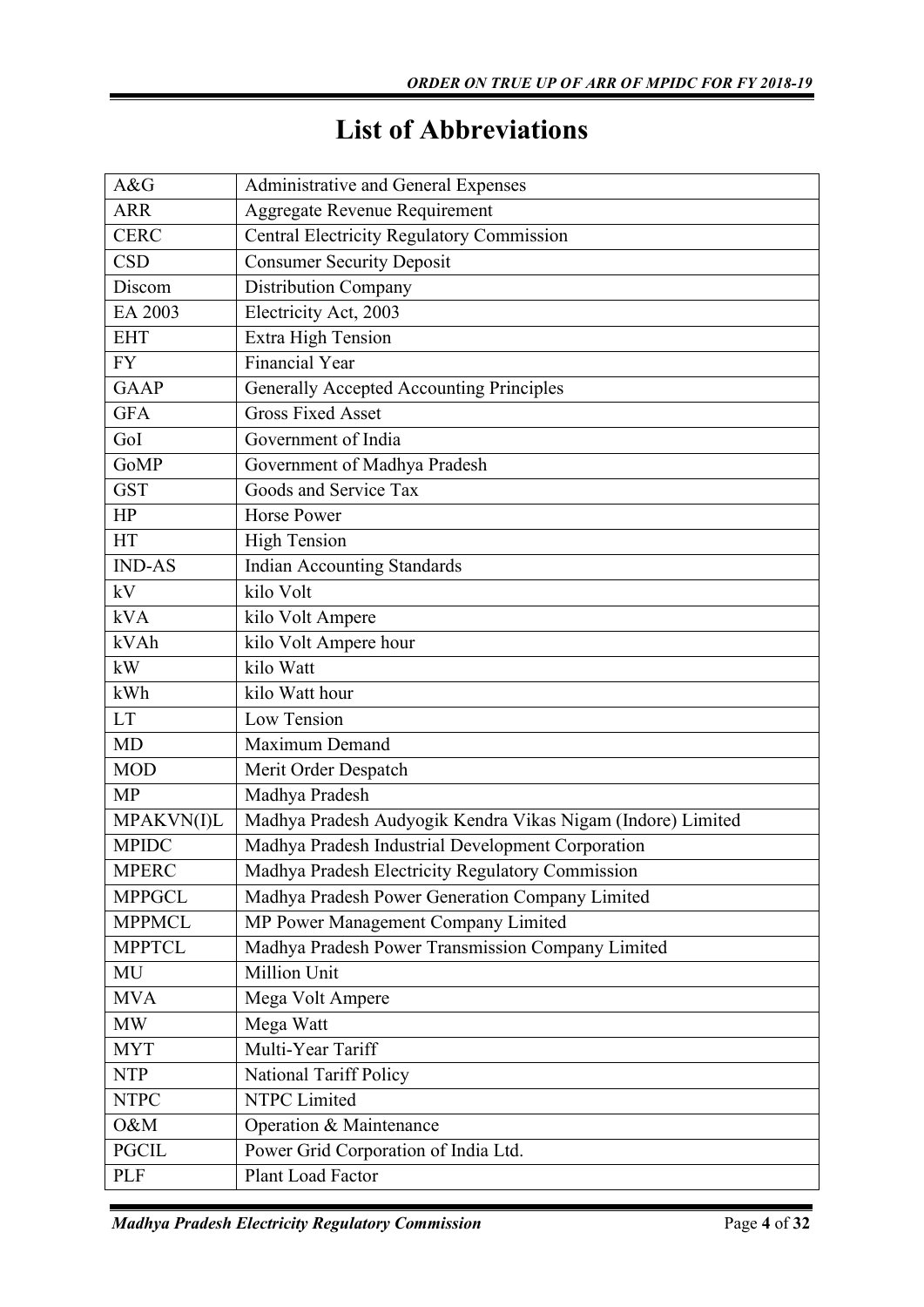| PoC         | Point of Connection               |
|-------------|-----------------------------------|
| <b>PPA</b>  | <b>Power Purchase Agreement</b>   |
| R&M         | Repair & Maintenance              |
| <b>RBI</b>  | Reserve Bank of India             |
| RoE         | Return on Equity                  |
| <b>RPO</b>  | Renewable Purchase Obligation     |
| <b>SBI</b>  | State Bank of India               |
| <b>SEZ</b>  | Special Economic Zone             |
| <b>SLDC</b> | <b>State Load Dispatch Centre</b> |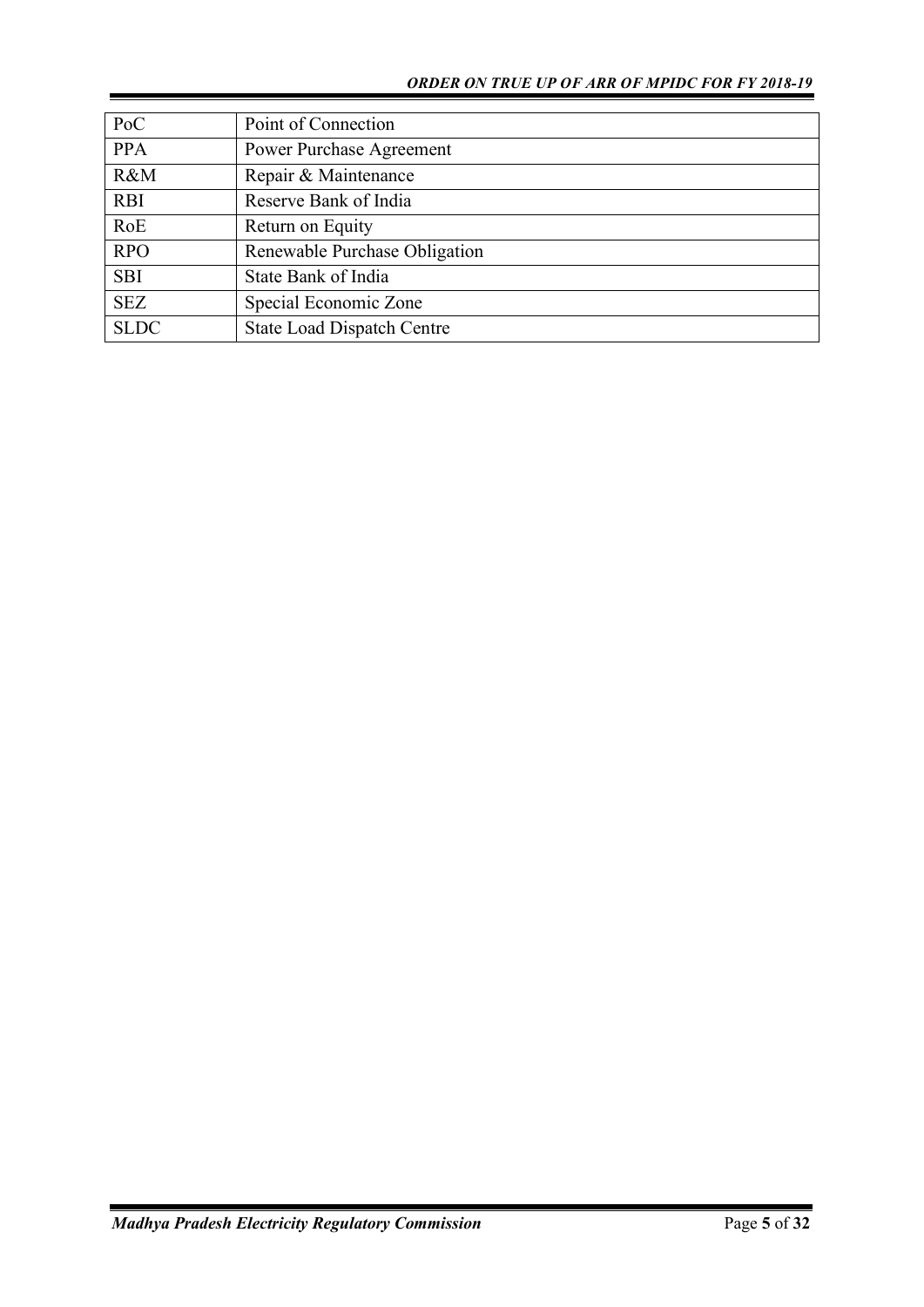## **1. ORDER**

## *(Passed on this 12th Day of October, 2021)*

- 1.1 This order is in response to the Petition no. 20 of 2021, filed by Madhya Pradesh Industrial Development Corporation (MPIDC), erstwhile Madhya Pradesh Audyogik Kendra Vikas Nigam (Indore) Ltd., (hereinafter referred as the Petitioner or the Distribution Licensee), a Company incorporated under the Companies Act, 1956 (Now Companies Act, 2013) having its registered office at 3/54, Press Complex, Free Press House, Indore, before Madhya Pradesh Electricity Regulatory Commission (hereinafter referred to as MPERC or the Commission). The Petitioner is a deemed distribution licensee under the fifth Provision to Section 14 of the Electricity Act, 2003. The area of supply of the Petitioner is SEZ Indore (Pithampur) within the State of Madhya Pradesh (MP). This petition has been filed under Section 61 and Section 62 (1) (d) of the Electricity Act, 2003 for True up of ARR of FY 2018-19, under tariff principles laid down in the Madhya Pradesh Electricity Regulatory Commission (Terms and Conditions for Determination of Tariff for Supply and Wheeling of Electricity and Methods and Principles for Fixation of Charges) Regulations, 2015, as amended from time to time (hereinafter referred to as MYT Regulations).
- 1.2 The Commission issued retail supply tariff order for FY 2018-19 vide Tariff Order dated 28<sup>th</sup> May, 2018. In accordance with the Regulations, MPIDC was required to file the petition for True-up of ARR of FY 2018-19 latest by  $31<sup>st</sup>$  October, 2019. The Petitioner, vide letter dated 28<sup>th</sup> November, 2021 requested the Commission for grant time extension upto  $28<sup>th</sup>$  February, 2021 on the grounds that Audited Accounts for FY 2018-19 for their power business were in the process of being finalised.
- 1.3 The Commission vide letter dated  $11<sup>th</sup>$  January, 2021 had considered the request and granted the time extension upto  $15<sup>th</sup>$  January, 2021. Subsequently, MPIDC again sought time extension and thereafter filed the petition on  $30<sup>th</sup>$  March, 2021. The Commission held the motion hearing on  $6<sup>th</sup>$  July, 2021.
- 1.4 The Commission, vide daily order dated 12<sup>th</sup> July, 2021, admitted the Petition for further deliberations and directed the Petitioner to publish the public notice in newspapers by  $27<sup>th</sup>$  July, 2021 for obtaining the comments / objections / suggestions from the stakeholders. The public notice was published on  $27<sup>th</sup>$  July, 2021 in the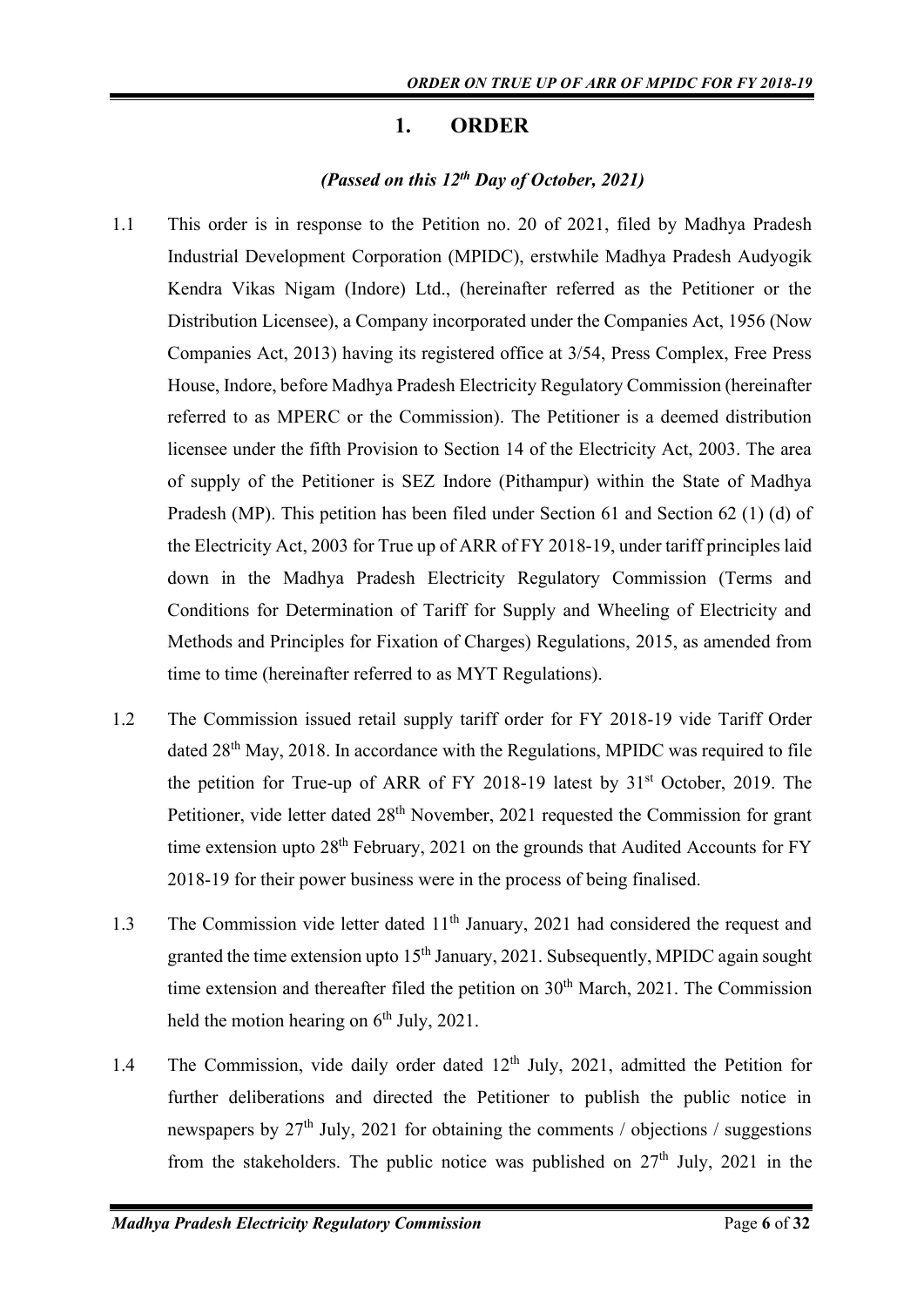newspapers Dainik Bhaskar and Free Press Journal, Indore. Last date for inviting comments / suggestions / objections was  $20<sup>th</sup>$  August, 2021.

- 1.5 It was observed that the Petition was deficient and had not been substantiated with supporting documents, including tariff formats and relevant model in excel sheets. Accordingly, the information gaps and additional data requirements in the matter were conveyed to the Petitioner.
- 1.6 The Commission held the public hearing on 24<sup>th</sup> August, 2021. The Petitioner submitted the reply to data gaps on  $23<sup>rd</sup>$  August, 2021.
- 1.7 The Commission vide e-mail dated 14<sup>th</sup> September, 2021, directed the Petitioner to submit additional data/information as per observations of the Commission. The Petitioner filed response vide mail dated 18<sup>th</sup> September, 2021.
- 1.8 Summary of the Aggregate Revenue Requirement and revenue gap / surplus submitted by the Petitioner for true up of FY 2018-19 is shown below:

| Sr. No.        | <b>Particulars</b>                  | FY 2018-19 |
|----------------|-------------------------------------|------------|
| 1              | <b>Power Purchase Cost</b>          | 128.15     |
| $\overline{2}$ | Intra State Transmission charges    | 11.48      |
| 3              | SLDC and Other Charges              | 0.03       |
| $\overline{4}$ | Employee expenses                   | 2.89       |
| 5              | R&M expenses                        | 2.12       |
| 6              | A&G expenses                        | 2.12       |
| 7              | MPERC and MPPMCL Fees & others      | 0.02       |
| 8              | Depreciation                        | 1.54       |
| 9              | <b>Interest and Finance Charges</b> | 1.47       |
| 10             | Interest on Working Capital         |            |
| 11             | Return on Equity (RoE)              | 0.89       |
| 12             | <b>Lease Rent</b>                   | 2.19       |
| 13             | Other Expenses                      |            |
| 14             | <b>Income Tax</b>                   | -          |
| 15             | <b>Gross ARR</b>                    | 152.89     |
| 16             | Less: Other Income                  | 0.03       |
| 17             | <b>Net ARR</b>                      | 152.86     |
| 18             | Revenue from Sale of Power          | 151.27     |
| 19             | <b>Revenue Gap / (Surplus)</b>      | 1.58       |
|                | (Sr. No. 17 - Sr. No. 18)           |            |

**Table 1: Gist of instant Petition (Rs. Crore)**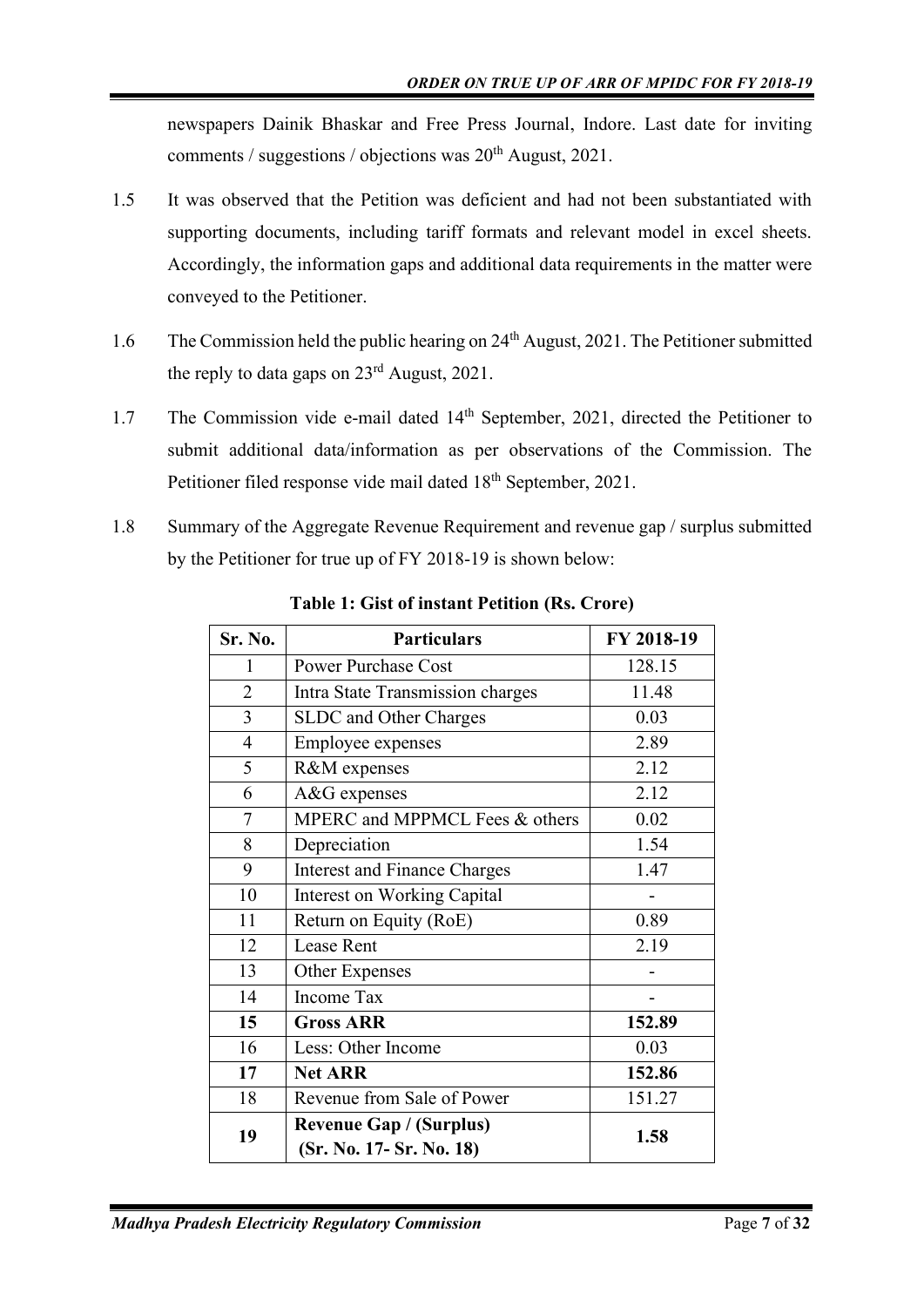#### **Public Hearing**

- 1.9 The Commission held public hearing on the True-up petition for FY 2018-19 through online mode on 24th August, 2021.
- 1.10 The Commission has ensured transparency with regard to public participation and meticulously observed the same at every stage. Adequate opportunity has been given to all stakeholders to file as well as present their objections/comments/suggestions on the petition. The Commission has observed that none of the stakeholder has submitted any comments / objections on the Petition within stipulated time and also not made any representation during the Public Hearing. As per the provisions of the Electricity Act, 2003 and relevant regulations notified by the Commission in this regard, the Commission has finalized this order.

#### **Allowable Revenue Gap / Surplus of MPIDC**

1.11 Based on the scrutiny of various cost components under tariff principles laid down in the prevailing Madhya Pradesh Electricity Regulatory Commission (Terms and Conditions for Determination of Tariff for Supply and Wheeling of Electricity and Methods and Principles for Fixation of Charges) Regulations,2015 regarding revenue income and expenditures of Petitioner, the Commission has considered the following Revenue gap / (surplus) for FY 2018-19 for adjustment through Retail Supply Tariffs in future:

| Sr. No.        | <b>Particulars</b>                  | Approved in<br><b>Tariff Order</b> | <b>Claimed</b> | Approved in<br><b>True Up Order</b> |
|----------------|-------------------------------------|------------------------------------|----------------|-------------------------------------|
| 1              | Power Purchase cost                 | 144.20                             | 128.15         | 126.57                              |
| $\overline{2}$ | Intra State Transmission<br>charges | 7.49                               | 11.48          | 11.48                               |
| 3              | <b>SLDC</b> Charges                 | 0.03                               | 0.03           | 0.03                                |
| 4              | O&M Expenses                        | 6.27                               | 7.15           | 7.15                                |
| 5              | Depreciation                        | 0.27                               | 1.54           | 0.63                                |
| 6              | <b>Interest and Finance Charges</b> | 1.14                               | 1.47           | 1.40                                |
| $\tau$         | <b>ROE</b>                          | 0.29                               | 0.89           | 0.60                                |
| 8              | Lease Rent                          | 0.00                               | 2.19           | 0.00                                |
| 9              | <b>Bad and Doubtful Debt</b>        | 0.00                               | 0.00           | 0.00                                |
| 10             | Income Tax                          | 0.00                               | 0.00           | 0.00                                |
| 11             | <b>Total Expenses</b>               | 159.70                             | 152.89         | 147.86                              |

**Table 2: Revenue Gap/(Surplus) admitted by the Commission for FY 2018-19 (Rs. Crore)**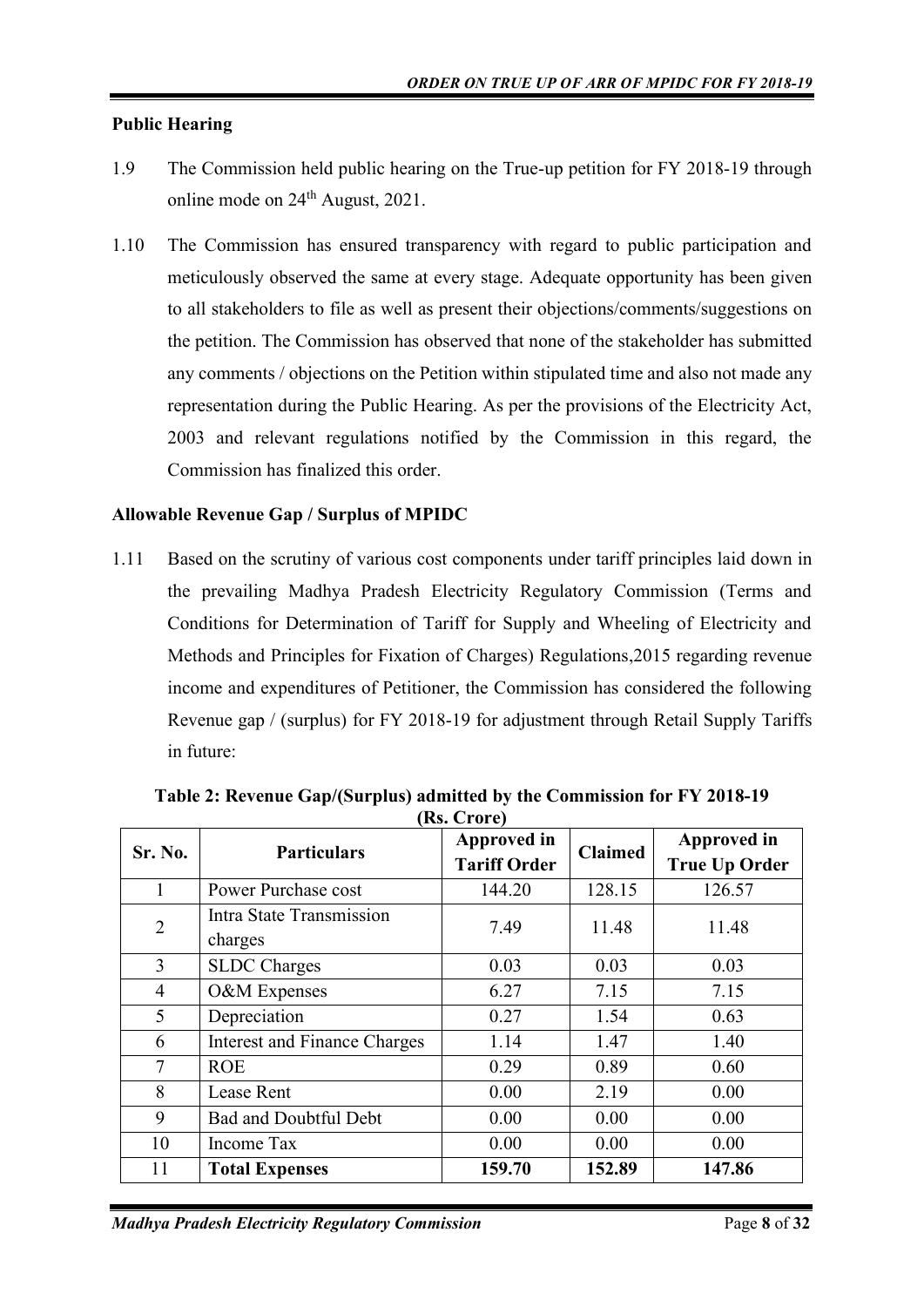#### *ORDER ON TRUE UP OF ARR OF MPIDC FOR FY 2018-19*

| Sr. No. | <b>Particulars</b>                      | Approved in<br><b>Tariff Order</b> | <b>Claimed</b> | <b>Approved in</b><br><b>True Up Order</b> |
|---------|-----------------------------------------|------------------------------------|----------------|--------------------------------------------|
| 12      | Less: Other Income                      | 1.62                               | 0.03           | 3.10                                       |
| 13      | <b>Aggregate Revenue</b><br>Requirement | 158.08                             | 152.86         | 144.76                                     |
| 14      | Revenue from Sale of Power              | 158.08                             | 151.27         | 154.27                                     |
| 15      | <b>Revenue Gap/ (Surplus)</b>           | 0.00                               | 1.58           | (9.51)                                     |

- 1.12 The Commission has admitted the Revenue Surplus of Rs. 9.51 Crore, as indicated in the table above, on the true up of FY 2018-19.
- 1.13 Ordered as above, read with the detailed reasons, grounds and conditions annexed herewith.

| Sd/-                    | $Sd$ /-          | Sd/-             |
|-------------------------|------------------|------------------|
| (Shashi Bhushan Pathak) | (Mukul Dhariwal) | (S.P.S. Parihar) |
| <b>Member</b>           | <b>Member</b>    | Chairman         |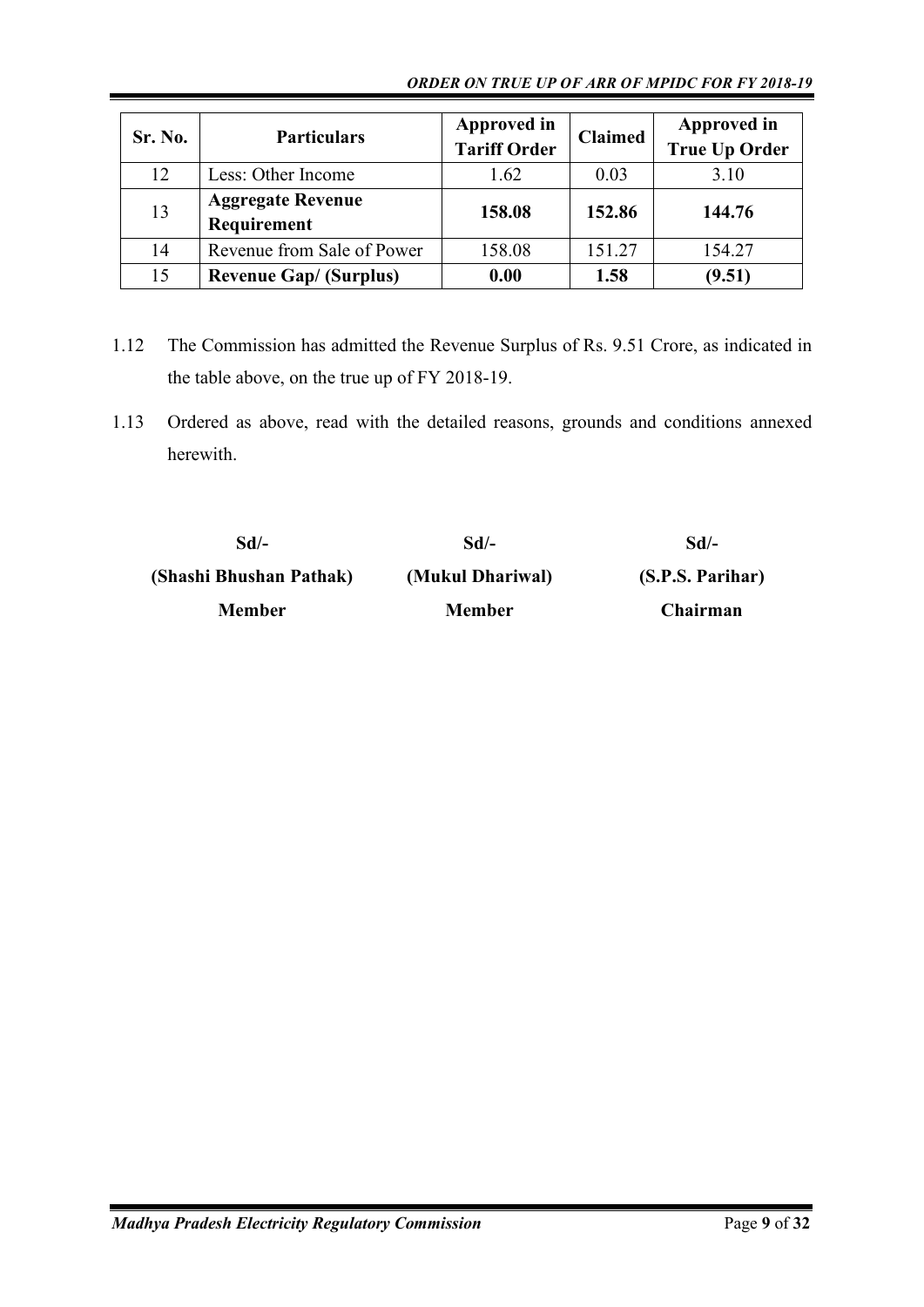# **2. TRUE UP OF AGGREGATE REVENUE REQUIREMENT FOR FY 2018-19**

**Sales**

#### **Petitioner's Submissions**

2.1 The Petitioner has submitted that actual category-wise sales (in MU) for FY 2018- 19 was 380.10 MU.

#### **Commission's Analysis**

2.2 The Commission has observed that the Audited Accounts for FY 2018-19 does not indicate actual sales. Therefore, the Commission verified the sales from the R-15 statement submitted by the Petitioner. Accordingly, the Commission has admitted the sales as reflected in the R-15 statement for FY 2018-19. The claimed sales and admitted sales for FY 2018-19 is as shown below:

| Sr. No.        | <b>Consumer category</b>            | Claimed | <b>Admitted</b> |
|----------------|-------------------------------------|---------|-----------------|
| 1              | LT consumer categories*             |         |                 |
| 2              | Non-Domestic                        | 0.09    | 0.09            |
| 3              | Public Water Works and Street Light | 0.20    | 0.20            |
| $\overline{4}$ | Industrial                          | 0.48    | 0.48            |
| 5              | <b>Total LT Sale</b>                | 0.77    | 0.77            |
| 6              | <b>HT Consumer Categories</b>       |         |                 |
| 7              | Industrial                          | 379.33  | 379.33          |
| 8              | Non-Industrial                      |         |                 |
| 9              | Total HT Sale                       | 379.33  | 379.33          |
| 10             | <b>Total LT+HT Sale</b>             | 380.10  | 380.10          |

**Table 3: Category wise sales admitted by the Commission for FY 2018-19 (MU)**

*\*Note: Revised sale as submitted in reply to additional data gaps*

#### **Total Power Purchased**

#### **Petitioner's Submissions**

- 2.3 The Petitioner has claimed normative distribution loss of 1.80% for FY 2018-19 as per Regulations.
- 2.4 The Petitioner has submitted that it had met its entire power requirement for FY 2018-19 from MPPMCL, considering the actual distribution losses, intra state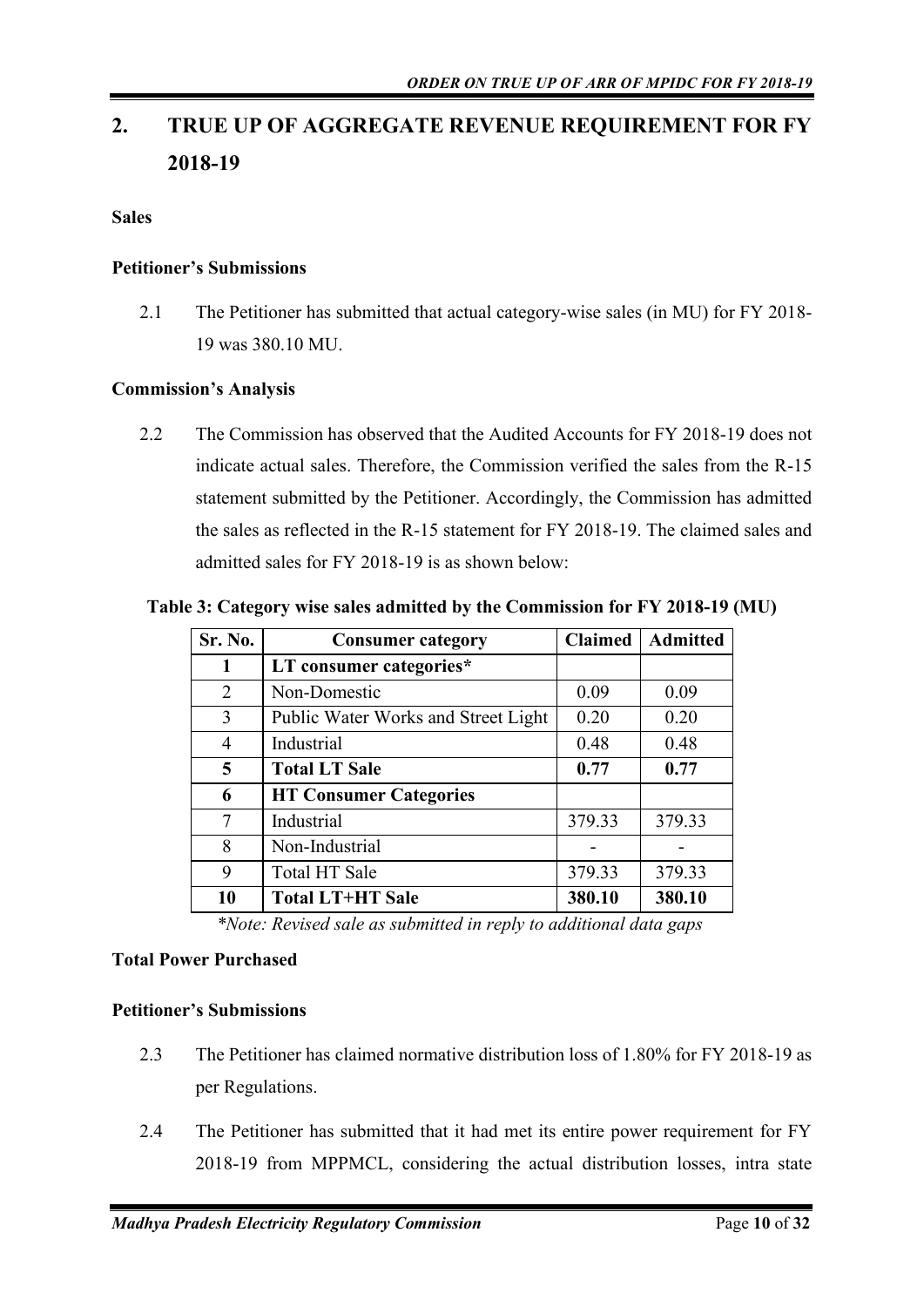transmission losses at 2.75%. Power purchase requirement claimed by the Petitioner for FY 2018-19 is 398.01 MU

#### **Commission's Analysis**

- 2.5 The Commission has observed that the Petitioner is able to achieve lower distribution loss of 1.01% as compared to normative distribution losses of 1.80% allowable as per Tariff Regulations, 2015. Accordingly, the Commission has approved the normative distribution loss of 1.80% for FY 2018-19.
- 2.6 Further, it is observed that the Petitioner had claimed MPPTCL losses of 2.75%, however, the actual MPPTCL losses for FY 2018-19 as per the Regulatory Compliance report is 2.71%. The Commission in data gaps asked the Petitioner to submit the justification for considering higher intra state transmission losses. The Petitioner in reply to data gaps submitted that in the Petition it was inadvertently submitted as 2.75% and accordingly requested to consider MPPTCL losses for FY 2018-19 as 2.71%. Therefore, the Commission has admitted the actual MPPTCL loss of 2.71% for computing the energy requirement of FY 2018-19.
- 2.7 The energy balance / power purchase requirement on the basis of the sales and losses admitted by the Commission for the Petitioner for FY 2018-19 is presented in the following table:

| Sr. No.       | <b>Particulars</b>                 | <b>Claimed</b> | <b>Admitted</b> |
|---------------|------------------------------------|----------------|-----------------|
|               | <b>Sales</b>                       | 380.10         | 380.10          |
| 2             | Distribution Loss (%)              | 1.80%          | 1.80%           |
| 3             | Distribution Loss (MU)             | 6.97           | 6.97            |
| 4             | Input at MPIDC boundary (MU)       | 387.07         | 387.07          |
| $\mathcal{F}$ | Intra-State Transmission Loss (%)  | 2.75%          | 2.71%           |
| 6             | Intra-State Transmission Loss (MU) | 10.95          | 10.78           |
| 7             | <b>Energy Requirement (MU)</b>     | 398.01         | 397.85          |

**Table 4: Power Purchase Requirement admitted by the Commission for FY 2018-19**

#### **Power Purchase Cost & Transmission charges**

#### **Petitioner's Submissions**

2.8 The Petitioner has submitted that it has executed a long-term power purchase agreement with MPPMCL for a quantum of 40 MW with effect from 1 April, 2015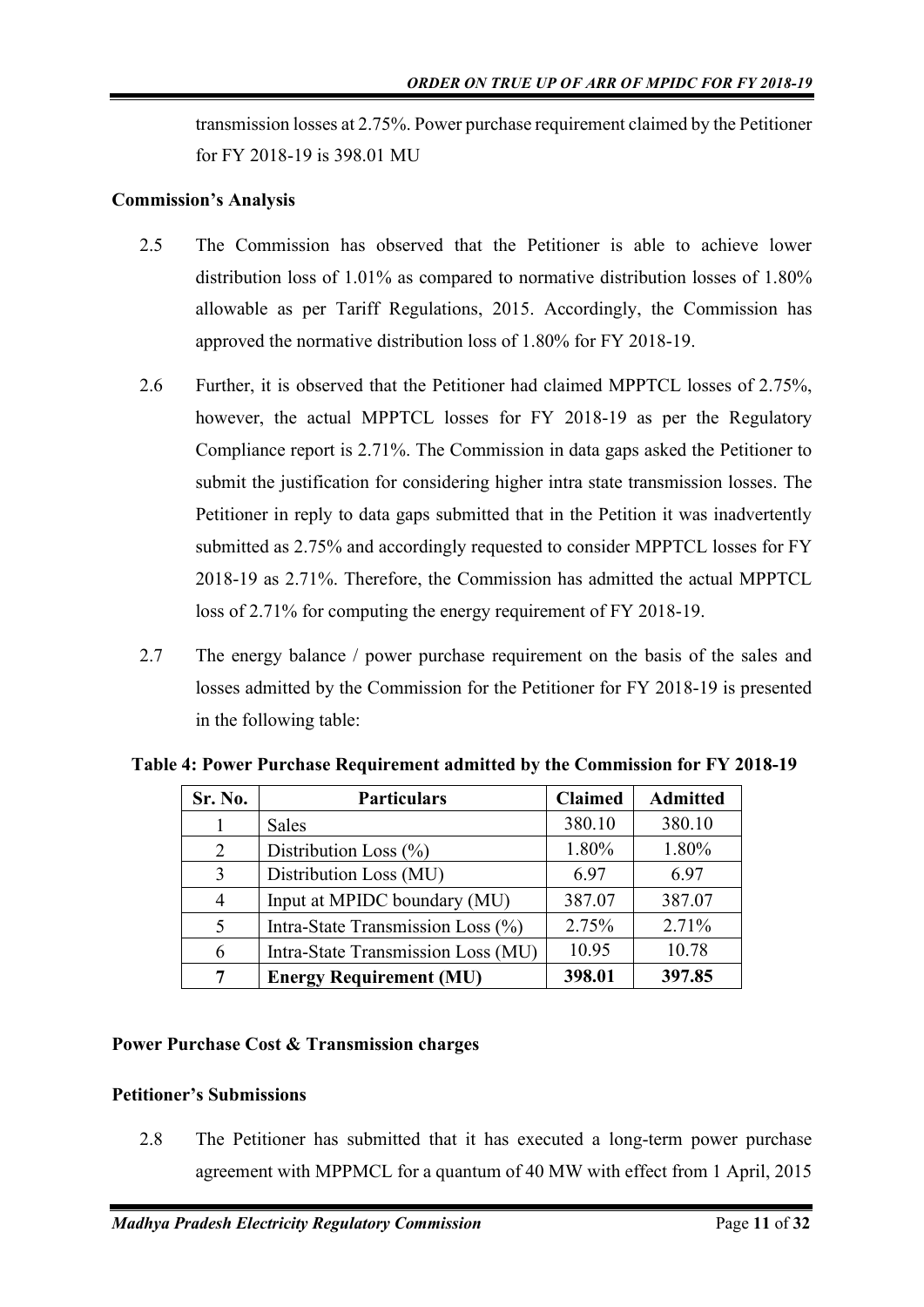on 29 March, 2016. Petitioner further submitted that it had signed supplementary agreement with MPPMCL on 31<sup>st</sup> March, 2017 and enhanced the contracted capacity to 45 MW and subsequently again increased it to 50 MW. Based on this power purchase arrangement the Petitioner had met its entire power requirement from MPPMCL for FY 2018-19. Net Power purchase expense from MPPMCL during FY 2018-19 amounted to Rs. 128.15 Crore, including MPPMCL's power trading margin of Rs. 1.58 Crore.

- 2.9 The Petitioner has submitted that it has not incurred any Inter-state transmission charges as the entire power requirement had been met from MPPMCL during FY 2018-19.
- 2.10 The Petitioner has submitted that it has incurred intra-state transmission charges of Rs. 11.48 Crore and SLDC charges of Rs. 0.03 Crore during FY 2018-19.

## **Commission's Analysis**

- 2.11 The Commission has considered the total power purchase cost booked for FY 2018- 19 strictly as per the audited accounts.
- 2.12 The Commission has observed that the petitioner has claimed trading margin of Rs. 1.58 Crore for FY 2018-19. On analysis of the account, it is observed that in Note 2.15, it is clearly specified that in the absence of Commission's approval of trading margin, only provisioning is being done and no actual payment of trading margin is being made to MPPMCL. Therefore, considering that the Commission has not allowed recovery of any trading margin by MPPMCL, expense towards the trading margin has not been allowed to the Petitioner.
- 2.13 The Commission has considered the actual transmission and SLDC charges paid by the Petitioner as per audited account for FY 2018-19.
- 2.14 Accordingly, the admitted power purchase cost for FY 2018-19, is as shown below:

## **Table 5: Power Purchase Cost & Transmission Charges Admitted by the Commission (Rs. Crore) for FY 2018-19**

| <b>Sr. No.</b> | <b>Particulars</b>               | <b>Claimed</b> | Actual | <b>Admitted</b> |
|----------------|----------------------------------|----------------|--------|-----------------|
|                | Power Purchase from MPPMCL       | 126.57         | 126.57 | 126.57          |
|                | <b>Trading Margin</b>            | 1.58           | 0.00   | 0.00            |
|                | <b>Total Power Purchase Cost</b> | 128.15         | 126.57 | 126.57          |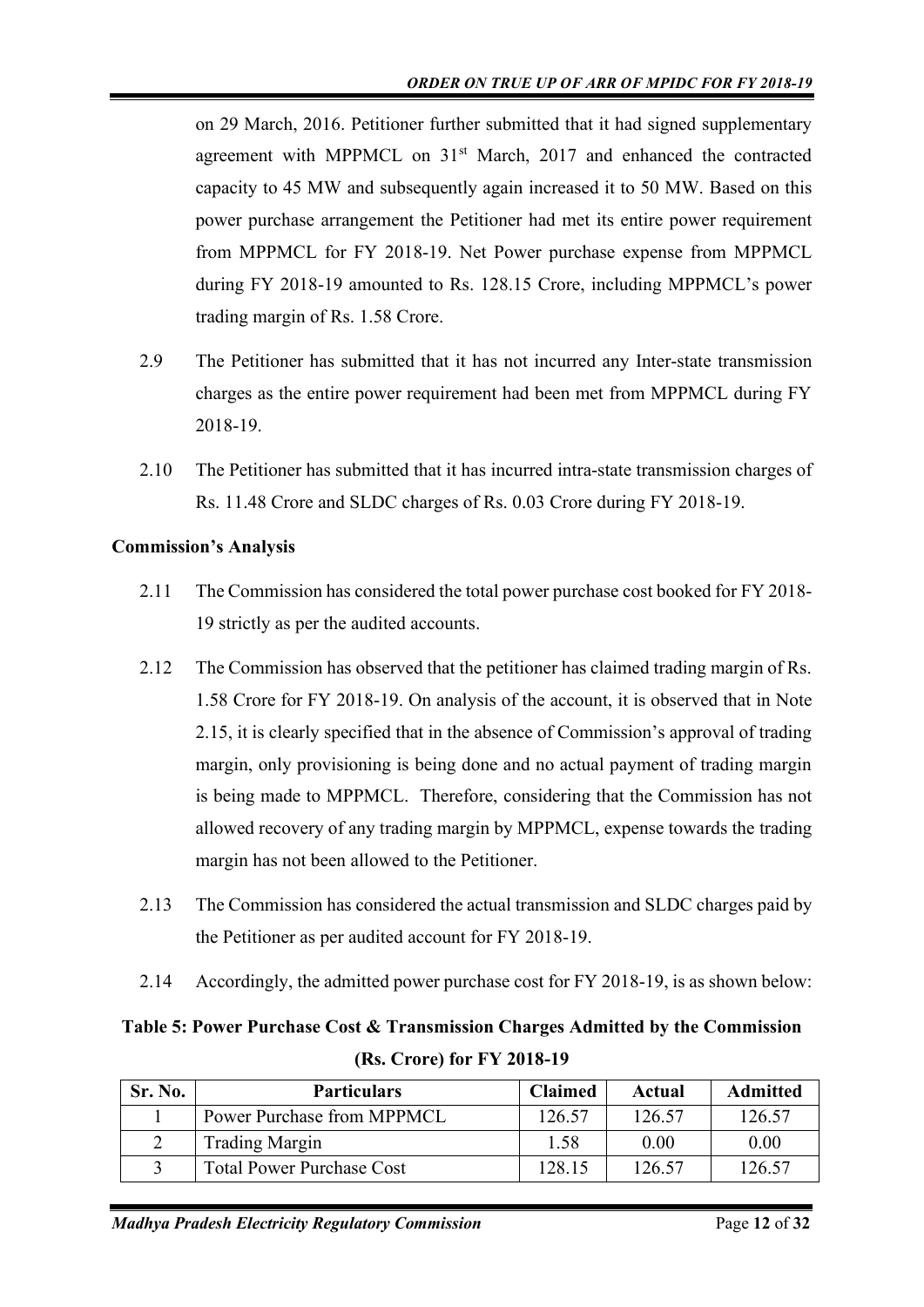*ORDER ON TRUE UP OF ARR OF MPIDC FOR FY 2018-19*

| Sr. No. | <b>Particulars</b>                                                                                   | <b>Claimed</b> | Actual | <b>Admitted</b> |
|---------|------------------------------------------------------------------------------------------------------|----------------|--------|-----------------|
| 4       | <b>Intra-State Transmission Charges</b>                                                              | 11.48          | 11.48  | 11.48           |
|         | SLDC and Other Charges                                                                               | 0.03           | 0.030  | 0.030           |
| 6       | <b>Total Power Purchase Cost and</b><br><b>Transmission Charges including</b><br><b>SLDC</b> Charges | 139.66         | 138.08 | 138.08          |

## **Gross Fixed Assets (GFA) and Capitalisation**

## **Petitioner's Submissions**

- 2.15 The Petitioner has submitted that the opening value of the GFA for FY 2018-19 has been considered as per the closing value of GFA for FY 2017-18.
- 2.16 The Petitioner has submitted that the additions to asset have been considered as per the actual capitalisation for FY 2018-19. The actual GFA capitalisation of the Petitioner pertaining to power business for FY 2018-19 is Rs. 2.36 Crore.

## **Commission's Analysis**

- 2.17 The Commission has considered the closing balance of GFA admitted in True-up order of FY 2017-18 as the opening balance of GFA for FY 2018-19.
- 2.18 Further, it is observed that the Petitioner has not taken any approval of the GFA capitalized claimed for the FY 2018-19. In reply to data gaps, the Petitioner submitted that out of total GFA addition of Rs. 2.36 Crore in FY 2018-19, Rs. 1.74 Crore is towards buildings/ road, which is not directly related to power business, whereas Rs. 0.62 Crore is towards substation. Accordingly, the Commission sought details of the buildings developed and equipment capitalized towards substation through additional data gap. In reply, the Petitioner submitted that GFA addition of Rs. 0.62 Crore towards substation is on account of shifting of 33 kV cables, purchase of energy meters and Arial bunch cables out of which Rs. 0.44 Crore has been received as consumer contribution. Further, the Petitioner submitted that total cost for development of logistic hub and other civil works is Rs. 17.36 Crore and as MPIDC is also using this building and has set up a consumer care centre for its power distribution business in this building. Accordingly, 10% of Rs. 17.36 Crore has been allocated to Power business.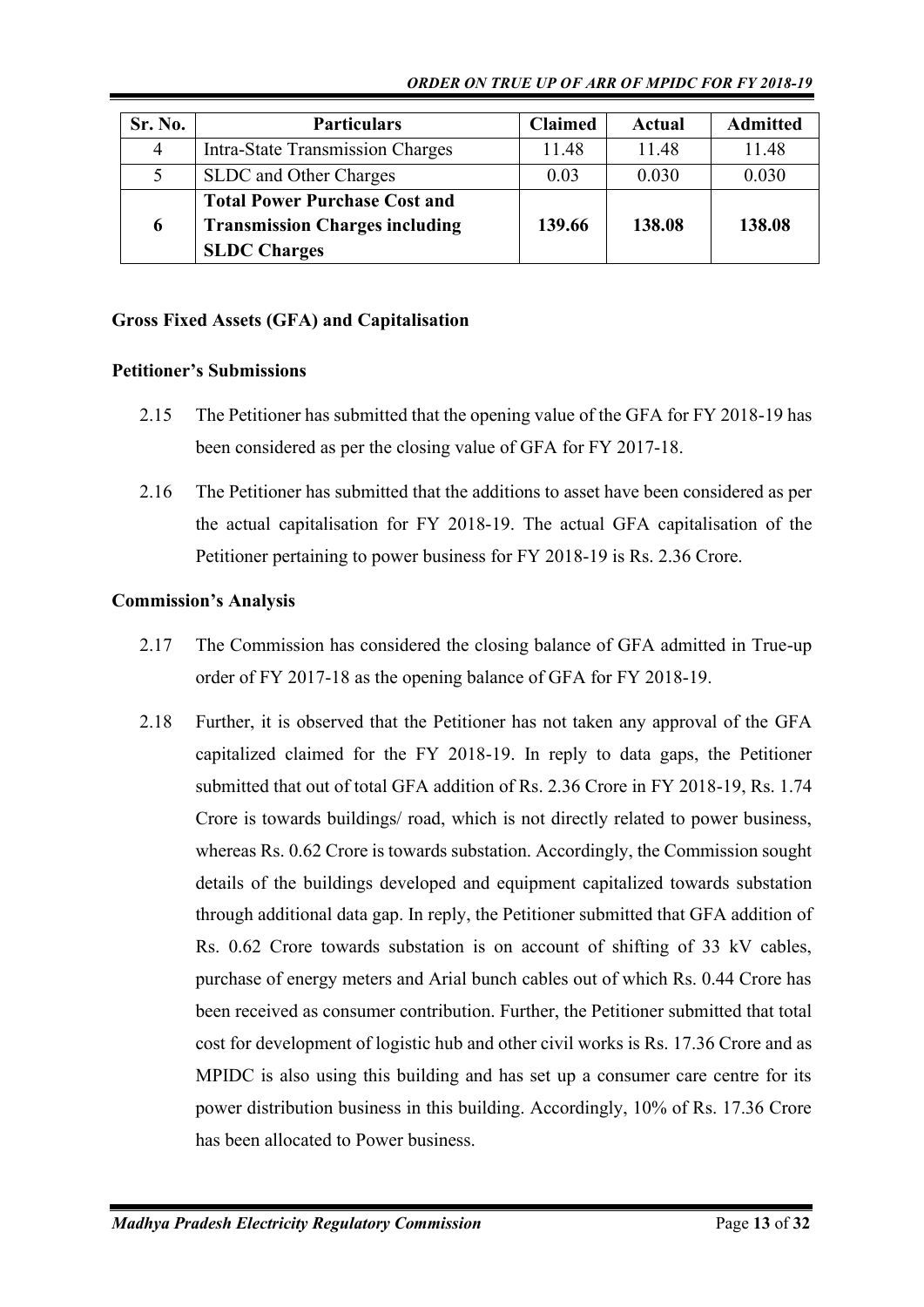- 2.19 On the basis of the above, it is observed that the GFA addition of Rs. 0.62 Crore is towards augmentation of the existing infrastructure for providing supply to the consumers, wherein the Petitioner has also received consumer contribution of Rs. 0.44 Crore. Accordingly, considering that capital expenditure has been made augmentation of existing network, the GFA addition of 0.62 Crore has been admitted by the Commission for FY 2018-19.
- 2.20 With regard to GFA addition of 1.74 Crore towards building and other civil works, it is observed that the Petitioner has not taken any prior approval of the Commission through capital expenditure plan or through retail tariff Petition for FY 2018-19. Accordingly, the Commission disallows the claimed GFA addition of Rs. 1.74 Crore towards building and other civil works. The Commission also directs the Petitioner to take prior approval of all the capital expenditure in accordance with the provision of the capital expenditure guidelines issued by the Commission. Therefore, the admitted GFA Capitalisation for FY 2018-19 is as follows:

**Table 6: Capitalisation Admitted by the Commission for FY 2018-19 (Rs. Crore)**

| Sr. No. | <b>Particulars</b>  | <b>Claimed</b> | Admitted |  |
|---------|---------------------|----------------|----------|--|
|         | Computers           |                |          |  |
|         | <b>Buildings</b>    | 1.74           | 0.00     |  |
|         | Plant and Machinery | 0.62           | 0.62     |  |
|         | <b>Total</b>        | 2.36           | 0.62     |  |

2.21 The GFA admitted for FY 2018-19, based on the Capitalisation admitted by the Commission, is as below:

|  |  | Table 7: GFA Admitted by the Commission for FY 2018-19 (Rs. Crore) |  |  |
|--|--|--------------------------------------------------------------------|--|--|
|  |  |                                                                    |  |  |

| Sr. No.       | <b>Particulars</b>         | <b>Claimed</b> | Actual | <b>Admitted</b> |
|---------------|----------------------------|----------------|--------|-----------------|
|               | Opening GFA                | 21.22          | 31.03  | 31.03           |
| $\mathcal{D}$ | Addition during the Year   | 2.36           | 2.36   | 0.62            |
| 3             | Adjustment during the Year | 0.00           | 0.00   | 0.00            |
|               | Closing GFA                | 23.58          | 33.39  | 31.65           |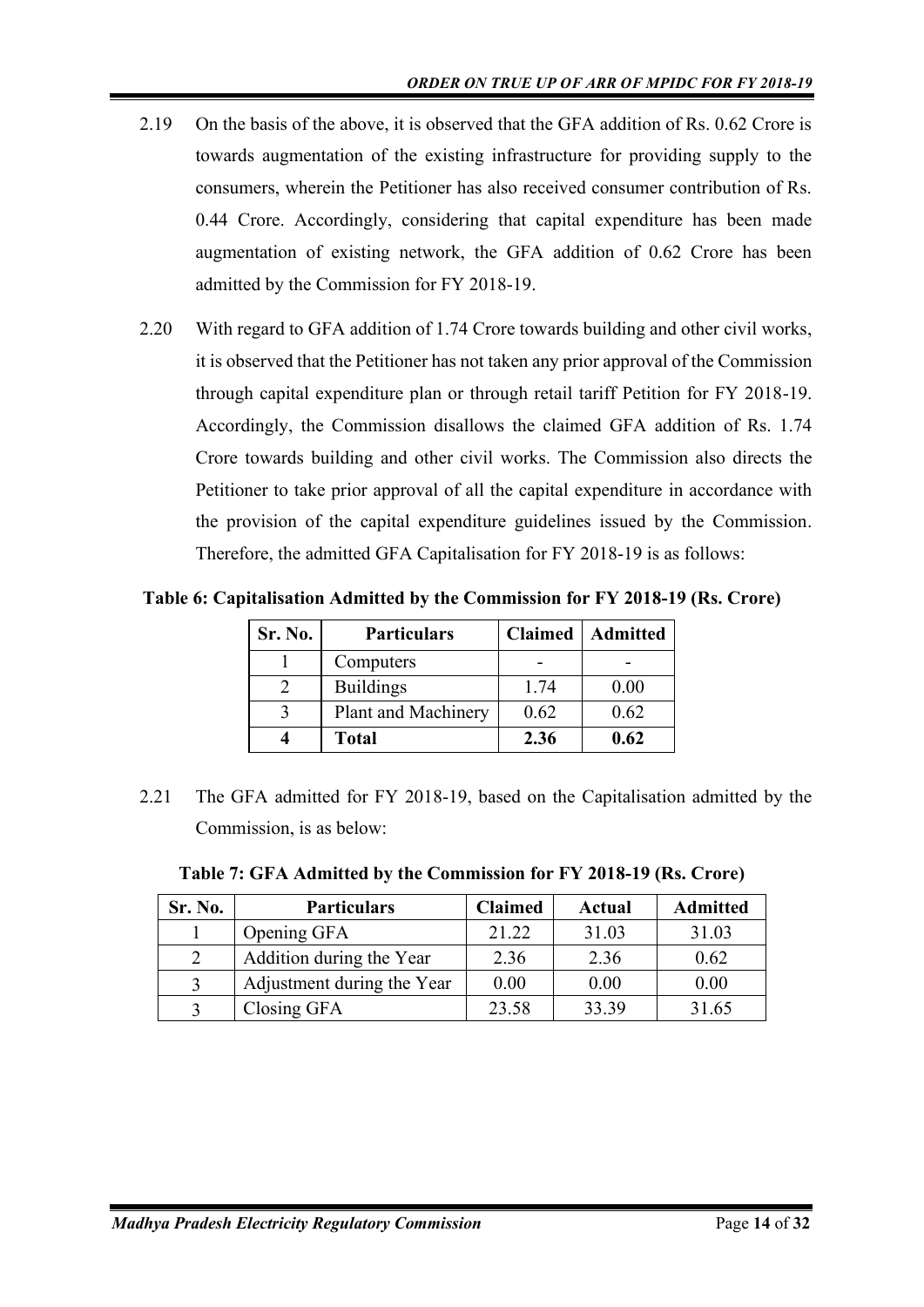## **Funding of Capitalisation**

#### **Petitioner's Submissions**

- 2.22 The Petitioner has submitted that the funding of above-mentioned capital expenditure is done through various sources which are mainly categorized under four headings, namely:
	- i. Grants
	- ii. Consumer Contribution;
	- iii. Equity; and
	- iv. Debt.
- 2.23 The Petitioner has submitted that the entire funding of the assets (other than those funded through consumer contribution) for FY 2018-19 is through equity. However, in line with the provisions of MYT Tariff Regulation, 2015 and approach adopted by the Commission in the past, the quantum of equity has been restricted at 30% of the total funding requirement and the remaining quantum is treated as normative debt.

## **Commission's Analysis**

- 2.24 Regulation 21.1 of the MYT Tariff Regulations, 2015 specifies that debt-equity ratio shall be 70:30 for calculation of interest on loan and for return on equity. Further, equity addition is to be limited to 30% of the net GFA and equity in excess of 30% is to be considered as normative loan. It is observed that the Petitioner has received consumer contribution of Rs. 0.44 Crore and accordingly the same has been reduced from total admitted GFA of Rs. 0.62 Crore to arrive at the net GFA.
- 2.25 The Petitioner has not availed any actual loan and has funded the capitalisation entirely through equity. Therefore, the Commission has restricted equity addition to 30% of the net GFA, whereas, equity in excess of 30% has been considered as normative loan. Accordingly, the funding of the capitalisation approved for FY 2018-19 is shown as follows:

| Sr. No.       | <b>Particulars</b>                      | <b>Claimed</b> | Actual | <b>Admitted</b> |
|---------------|-----------------------------------------|----------------|--------|-----------------|
|               | <b>Total Capitalisation</b>             | 2.36           | 2.36   | 0.62            |
| $\mathcal{D}$ | <b>Consumer Contribution and Grants</b> | 0.44           | 0.44   | 0.44            |
|               | Net Capitalisation                      | 1.92           | 1.91   | 0.18            |
|               | Normative Debt                          | 1.34           | 1.34   | 0.12            |
|               | Normative Equity                        | 0.58           | 0.57   | 0.06            |

**Table 8: Admitted funding of Capitalisation for FY 2018-19 (Rs. Crore)**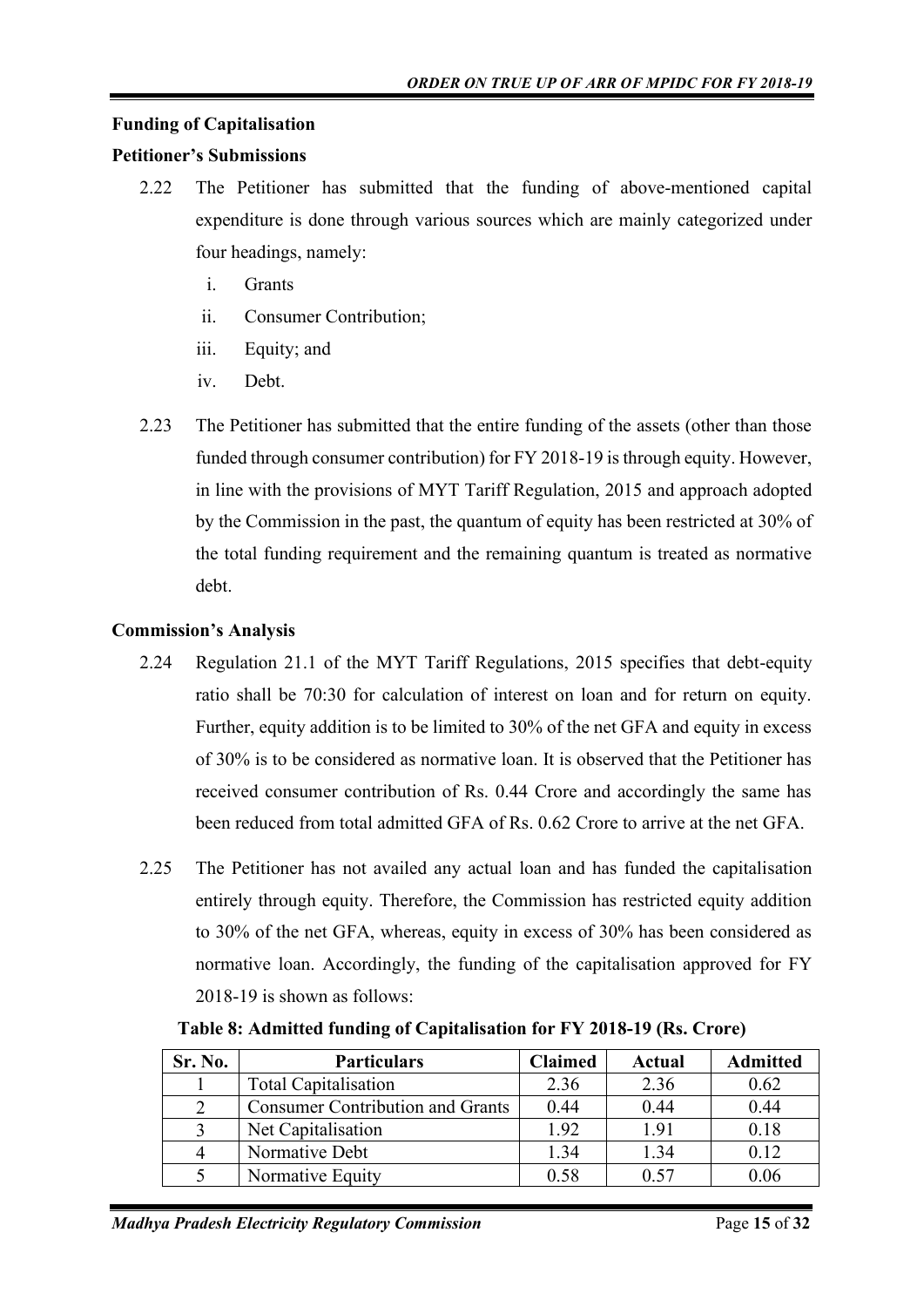#### **Operations and Maintenance Expenses**

#### **Petitioner's Submissions**

- 2.26 The Petitioner has submitted that the Operations and Maintenance (O&M) Expenses consists of the following elements as per Clause 34.1 of the MYT Regulations, 2015:
	- Employee Expenses
	- Repairs and Maintenance (R&M) Costs
	- Administrative and General (A&G) Expenses
	- **MPERC Expenses**

#### **Employee Expenses**

2.27 The Petitioner has submitted that employees of its various department like planning, commercial, technical, legal, and financial & accounts, administrative etc. are involved in activity of power business. The actual employee expenses for FY 2018- 19 as incurred by the Petitioner based on the audited financials is Rs. 2.89 Crore, including DA and terminal benefits.

#### **A&G Expenses**

2.28 The Petitioner has submitted that actual A&G expenses incurred for FY 2018-19 is Rs. 2.12 Crore, which is lower than the normative A&G expenses set by the Commission in the MYT Regulations, 2015.

#### **R&M Expenses**

2.29 The Petitioner submitted that it has entered into an agreement with MPPKVVCL, Indore on dated 26 March, 2013 to carry out all R&M Expenses of its Electrical Network situated in the Special Economic Zone Phase I and Phase II in Pithampur area of the Dhar District and also to provide consultancy services in various technocommercial matters relating to the distribution and supply of electricity in the Special Economic Zone area for an initial period of 3 years from the effective date. For first six months of FY 2016-17, MPPKVVCL was carrying out all R&M activities. Subsequently, the Petitioner has entered into agreement with PTC India Ltd. on 29 September, 2016 for R&M activities of its electrical network and other consultancy services at lower rates.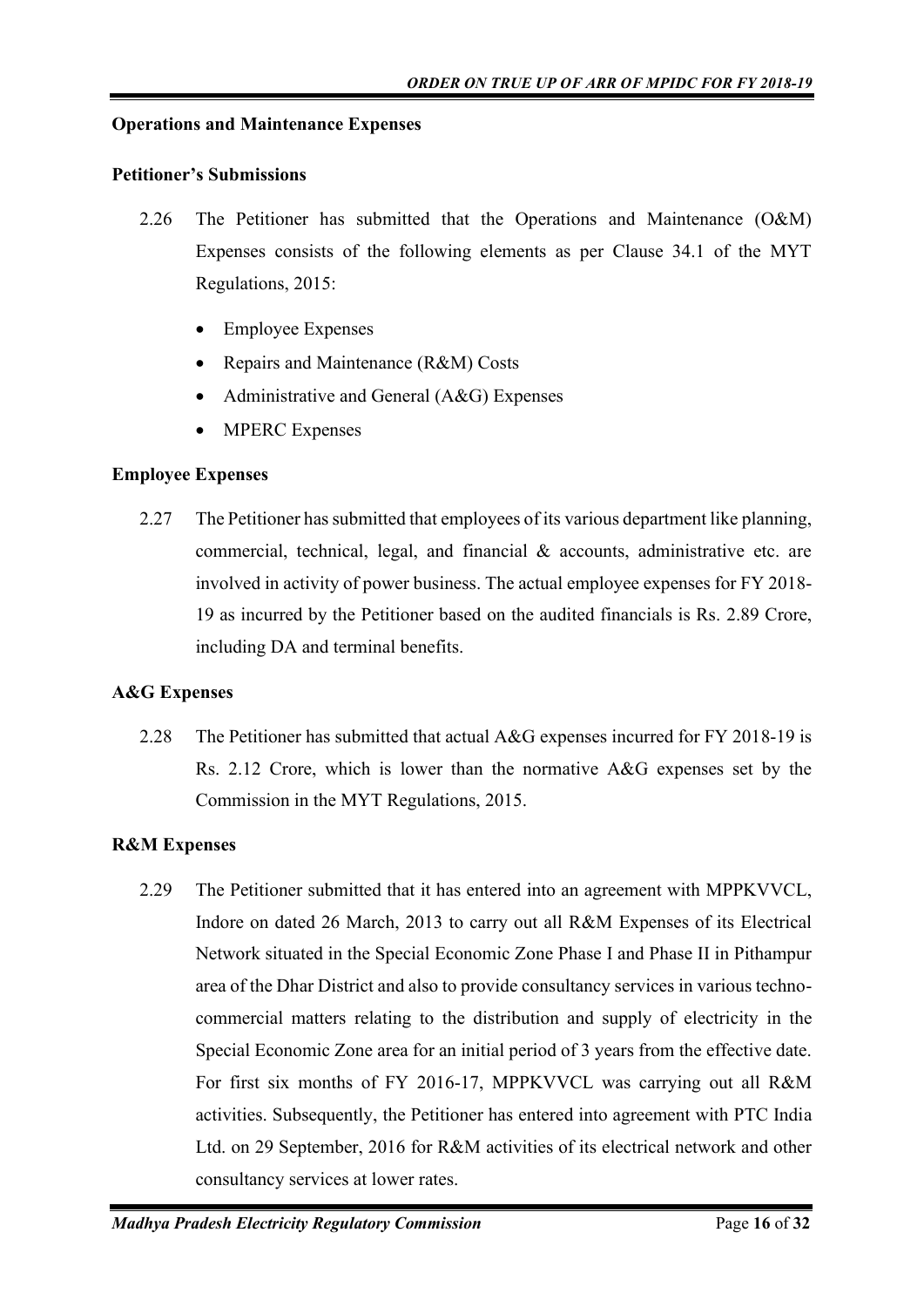2.30 The Petitioner has submitted that the Commission had considered this expenditure in its earlier Tariff Order for the FY 2013-14, FY 2014-15 and FY 2015-16. The relevant extracts of the Tariff Order for FY 2013-14 dated 10 September, 2013 has been reproduced below:

> *"2.47 The Commission noticed that the petitioner has filed O&M expenses as per the Regulations and has also filed the expenses as per the agreement signed with MPPKVVCL, Indore dated March 26, 2013. The petitioner has requested that the expenses in accordance with the agreement executed by them with MPPKVVCL be allowed. MPPKVVCL has to undertake all activities related to O&M expenses and also to provide consultancy services in various technocommercial matters relating to the distribution and supply of electricity in the SEZ area. The Commission is of the view that looking at the difficulties faced by the petitioner in the past related to its power business, it would be prudent to consider the contract between the petitioner and MPPKVVCL, Indore in the interest of the consumers. MPPKVVCL is a State owned Distribution Licensee and has expertise in operation and maintenance of power distribution system. [Emphasis Added]"*

- 2.31 With PTC India managing R&M activities, various distribution of power related aspects has improved considerably, including:
	- The distribution loss levels have reduced significantly, and hard efforts are being pushed to reduce it further;
	- The Petitioner has successfully upgraded its connectivity levels to grid from 33 kV to 132 kV voltage level;
	- Quality of supply has improved considerably, with minimum tripping and uninterrupted supply of power;
	- Scheduling practices have been optimized resulting into effective procurement;
	- Number of incoming and outgoing feeders have been optimized and increased resulting into redundant supply, appropriate loading levels, load bifurcation and further reduction of distribution losses.
	- Consumer satisfaction level has improved with implementation of 24x7 call center and expeditious resolution of network and supply related issues.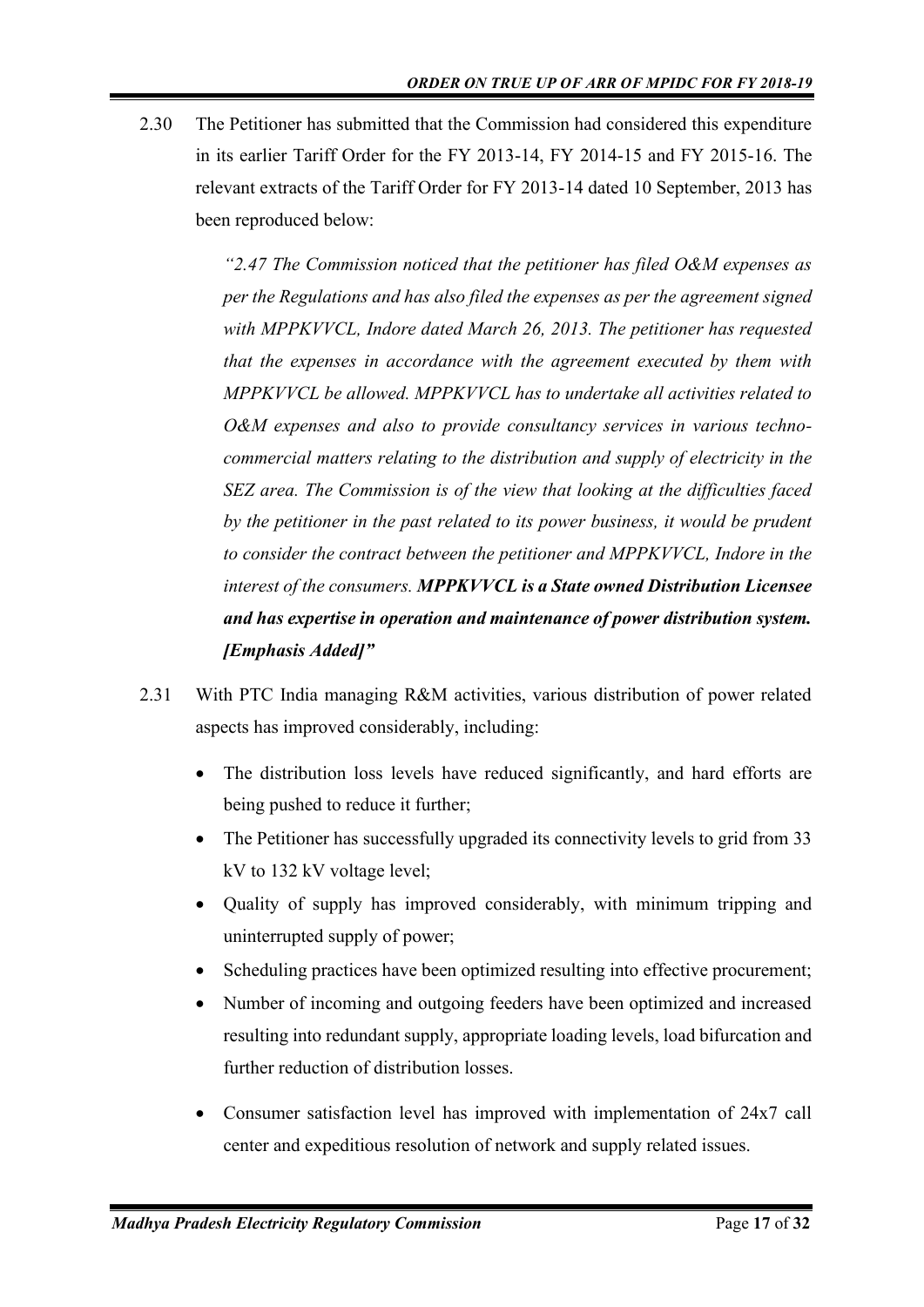2.32 The Petitioner has also submitted that a part of R&M expenses of Rs. 2.12 Crore incurred for FY 2018-19 is reflected as part of Power Purchase Cost in the audited financials. However, for the purpose of filing of this Petition, the Petitioner has reclassified the same as a part of the R&M expenses. Accordingly, the Petitioner has requested the Commission to approve actual R&M Expenses of Rs. 2.12 Crore for FY 2018-19.

## **MPERC Fees**

2.33 The Petitioner has submitted that the actual MPERC Fees for FY 2018-19 is Rs. 0.02 Crore.

## **Commission's Analysis**

- 2.34 Operation and Maintenance expenses comprise of the following heads:
	- Employees Expenses which includes the salaries, dearness allowance, dearness pay, other allowances and retirement benefits paid to the staff;
	- Repair and Maintenance (R&M) Expenses, which include all expenditure incurred on the maintenance and upkeep of transmission and distribution assets; and
	- Administrative and General Expenses, which include all expenditure incurred in operating a business such as telephone charges, regulatory and consultancy fees such as energy auditing and chartered accountant fees, conveyance and travel expenses, water charges etc.
	- MPERC Fees, is the fees payable to the MPERC as per Regulations.
- 2.35 It is observed that the Petitioner has claimed the Employee and Administrative & General Expense as per actuals, whereas the Repair & Maintenance Expense has been claimed as per the agreement dated October 1, 2016 with PTC.
- 2.36 As per MYT Tariff Regulations, 2015, basic salary of employee is allowable as per the norms specified in the Regulations, whereas, terminal benefits and arrears are allowable as per actuals. With regard to A&G Expenses, it is allowable in accordance with the norms specified in the Regulations, whereas MPERC fees is to be allowed on actuals. As per MYT Tariff Regulations, 2015 and its amendments thereof, R&M Expenses are allowable on normative basis i.e. 5% of the opening GFA for the year.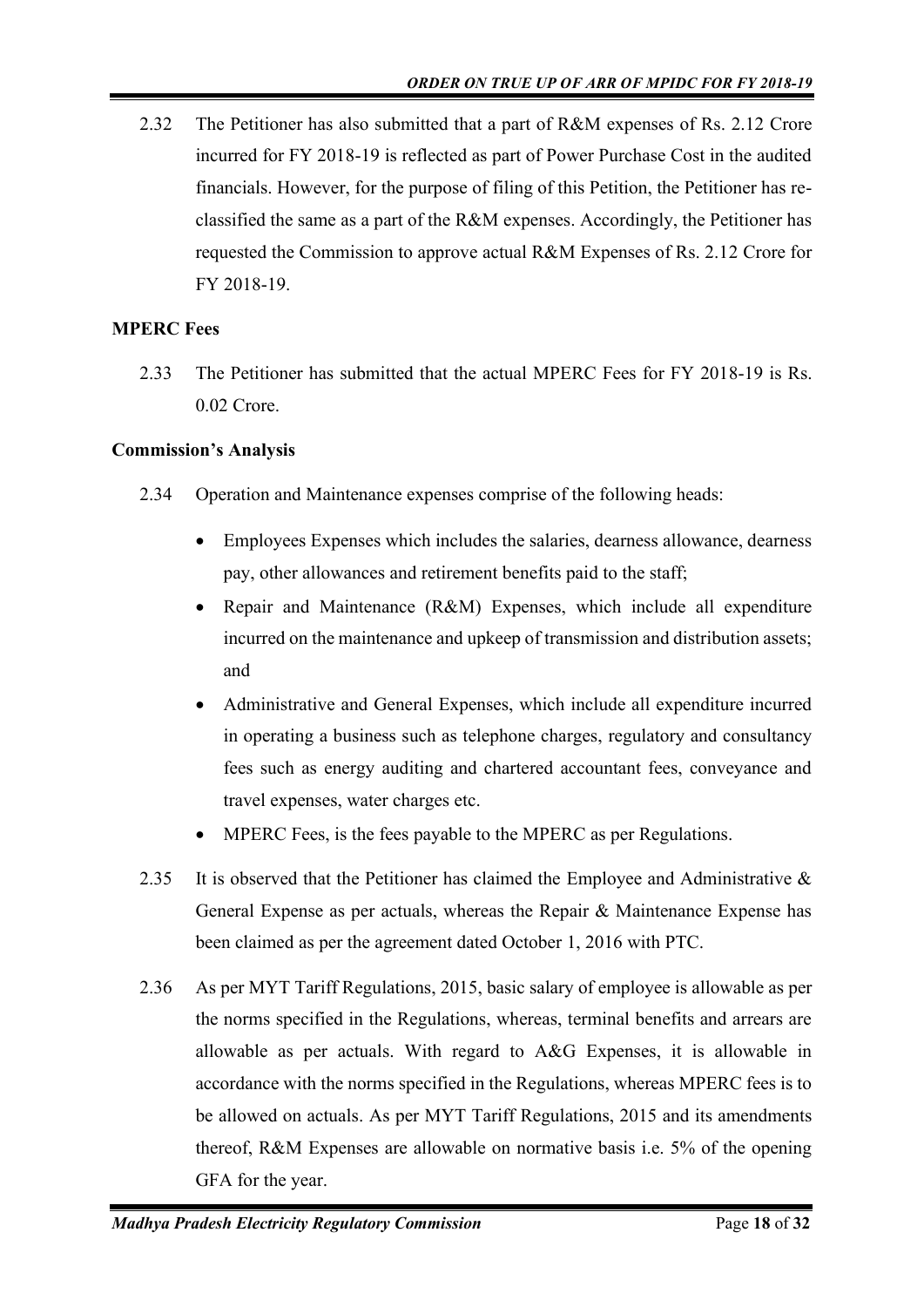2.37 On analysis of O&M Expenses, it is observed that the actual Employee and A&G expenses are lower than the normative expenses allowable as per Regulations, whereas actual R&M Expenses are higher than the normative R&M expenses allowable as per Regulations. Comparison of Actual and Normative O&M Expenses is shown below:

| Table 9: Comparison of Actual and Normative Employee Expenses for FY 2018-19 |             |  |  |
|------------------------------------------------------------------------------|-------------|--|--|
|                                                                              | (Rs. Crore) |  |  |

| Sr. No. | <b>Particulars</b>       | <b>Claimed</b> |      | <b>Actual   Normative</b> |
|---------|--------------------------|----------------|------|---------------------------|
|         | Salary                   | 1.28           | 1.28 | 2.67                      |
|         | Dearness Allowance       | 1.40           | 1.40 | 1.40                      |
|         | <b>Terminal Benefits</b> | 0.14           | 0.14 | 0.14                      |
|         | Arrears                  | 0.06           | 0.06 | 0.06                      |
|         | <b>Total</b>             | 2.89           | 2.89 | 4.28                      |

**Table 10: Comparison of Actual and Normative A&G Expenses for FY 2018-19 (Rs. Crore)**

| Sr. No. | <b>Particulars</b>            | <b>Claimed</b> |      | <b>Actual</b>   Normative |
|---------|-------------------------------|----------------|------|---------------------------|
|         | A&G Expenses                  | 2.12           | 2.12 | 2.18                      |
|         | <b>MPERC</b> Fees             | 0.02           | 0.02 | 0.02                      |
|         | <b>Total A&amp;G Expenses</b> | 2.14           | 2.13 | 2.20                      |

**Table 11: Comparison of Actual and Normative R&M Expenses for FY 2018-19 (Rs. Crore)**

| Sr. No. | <b>Particulars</b>      |  | Claimed   Actual   Normative |
|---------|-------------------------|--|------------------------------|
|         | <b>R&amp;M</b> Expenses |  |                              |

2.38 The primary reason for Employee Expenses being lower than the normative is that the petitioner has outsourced R&M activity to external agency i.e. PTC. On the other hand, the actual R&M Expenses is higher as compared to normative R&M expenses allowable as per Regulations due to the fact that the Repair and Maintenance activity has been outsourced and it would also include part of the employee expenses. Accordingly, considering the fact that the Petitioner has been able to achieve distribution loss targets consistently in past years, the Commission in this order has admitted O&M Expenses considering that the norms specified in the Regulations are the ceiling norms and thereby allowing O&M expenses on actuals, if the same is lesser as compared to norms specified in the Regulations.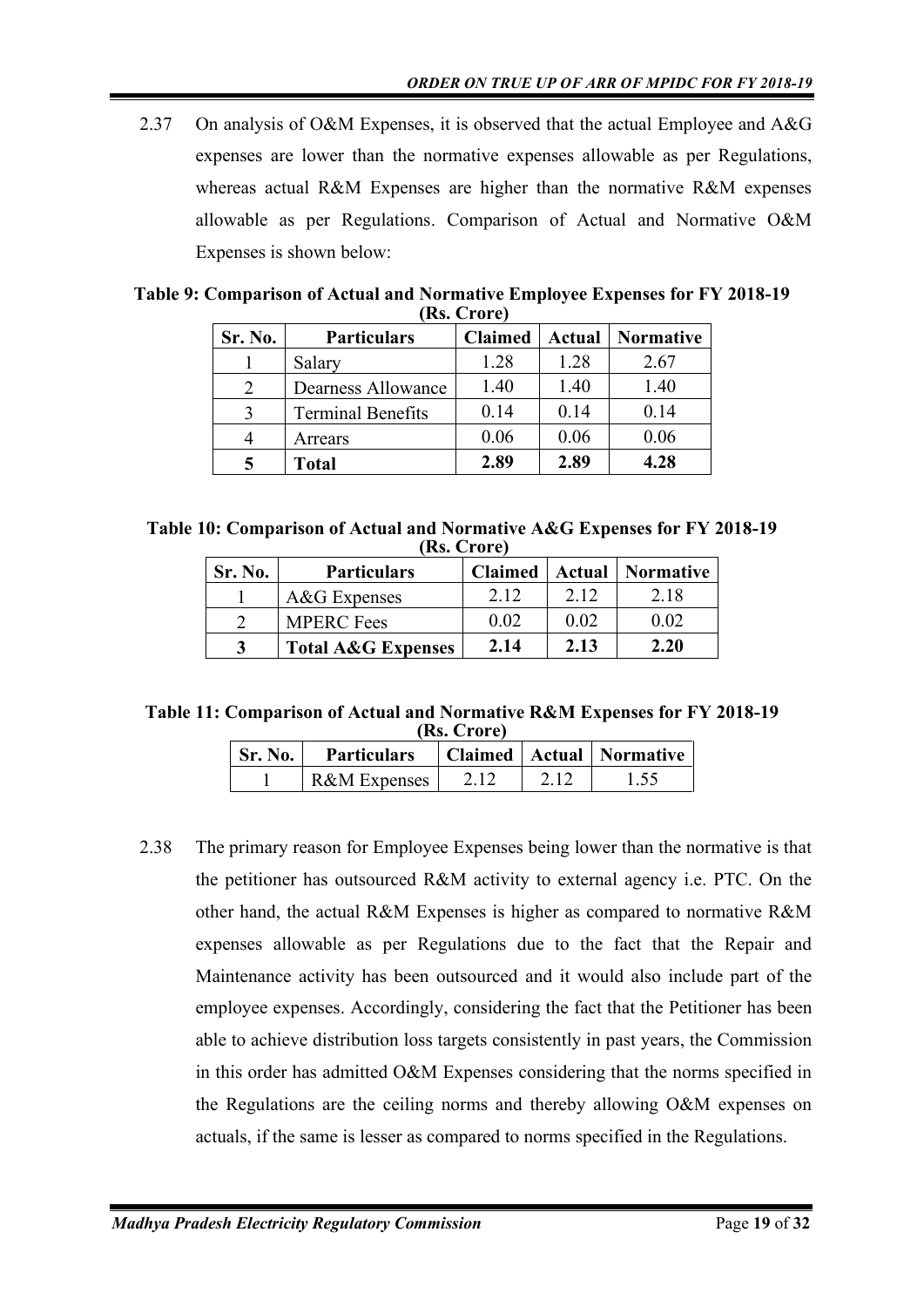2.39 Accordingly, based on the above, the total O&M expenses admitted by the Commission for FY 2018-19 is shown in the table below:

**Table 12: O&M Expenses admitted by the Commission for FY 2018-19 (Rs. Crore)**

| Sr. No. | <b>Particulars</b> |  | Claimed   Actual   Normative   Admitted |  |
|---------|--------------------|--|-----------------------------------------|--|
|         | O&M Expenses       |  | 8.03                                    |  |

#### **Depreciation**

#### **Petitioner's Submissions**

- 2.40 The Petitioner has submitted that the rates of depreciation as specified in the MYT Regulations, 2015 have been considered for the computation of depreciation for FY 2018-19. The additions to asset have been considered as per the actual Capitalisation for FY 2018-19. Accordingly, the Petitioner has computed Depreciation for FY 2018-19 as Rs. 1.86 Crore.
- 2.41 The Petitioner further submitted that it has reduced the amortization of the assets capitalized from the consumer contribution for FY 2018-19. Accordingly, net depreciation on GFA for FY 2018-19, after reducing amortization on consumer contribution of Rs. 0.32 Crore is Rs. 1.54 Crore as follows:

| Sl. No. | <b>Particulars</b>              | <b>Claimed</b> |
|---------|---------------------------------|----------------|
|         | Gross Opening GFA               | 21.22          |
| 2       | Additions during the year       | 2.36           |
| 3       | Deduction                       |                |
| 4       | Closing Gross Fixed Asset       | 23.58          |
| 5       | <b>Depreciation</b>             | 1.86           |
| 6       | Consumer contribution amortized | 0.32           |
| 7       | <b>Net Depreciation</b>         | 1.54           |

**Table 13: Depreciation claimed by the Petitioner for FY 2018-19 (Rs. Crore)**

## **Commission's Analysis**

2.42 The Commission has considered the capitalisation for FY 2018-19 as detailed earlier in this Order. Depreciation has been computed considering the rates of depreciation as per MPERC Tariff Regulations, 2015 on class of assets as depreciation model substantiated with the Asset Register was not submitted. Further, the Commission has not allowed depreciation on assets created through consumer contribution and grants. Accordingly, the computation of depreciation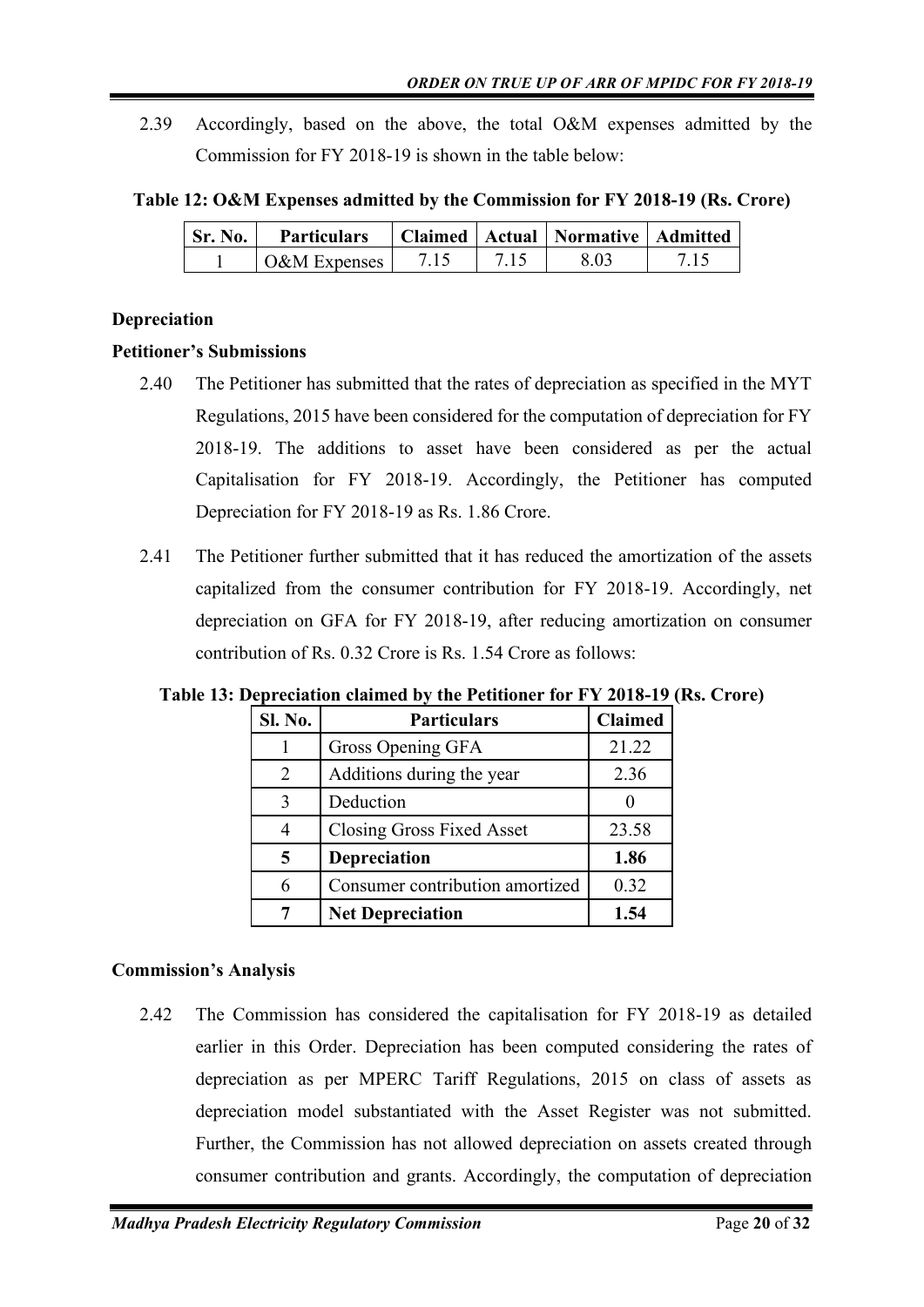rate considered by the Commission for approval of depreciation for FY 2018-19 is as shown below:

| Sr.<br>No.     | <b>Particulars</b>                                      | <b>Depreciation</b><br>Rate $(\% )$ | <b>Opening</b><br><b>GFA</b> | <b>Net</b><br><b>Addition</b><br>during<br>the year | <b>Closing</b><br><b>GFA</b> | Average<br><b>GFA</b> | <b>Gross</b><br><b>Depreciation</b> |
|----------------|---------------------------------------------------------|-------------------------------------|------------------------------|-----------------------------------------------------|------------------------------|-----------------------|-------------------------------------|
|                | Furniture & Fixtures                                    | $6.33\%$                            | 0.21                         | $\theta$                                            | 0.21                         | 0.21                  | 0.01                                |
| 2              | Computers                                               | 5.28%                               | 0.02                         | $\Omega$                                            | 0.02                         | 0.02                  | 0.00                                |
| 3              | <b>Buildings</b>                                        | $3.34\%$                            | 4.12                         | 0.00                                                | 4.12                         | 4.12                  | 0.14                                |
| $\overline{4}$ | Plant & Machinery                                       | 5.28%                               | 26.68                        | 0.62                                                | 27.30                        | 26.99                 | 1.43                                |
| 5              | <b>Total</b>                                            |                                     | 31.03                        | 0.62                                                | 31.65                        | 31.34                 | 1.58                                |
| 6              | <b>Weighted Average</b><br><b>Depreciation Rate (%)</b> |                                     |                              |                                                     |                              |                       | 5.03%                               |

**Table 14: Computation of depreciation rate for FY 2018-19 (Rs. Crore)**

2.43 Based on the depreciation rate computed above, the net depreciation admitted by the Commission for FY 2018-19 is as follows:

**Table 15: Net Depreciation admitted by the Commission for FY 2018-19 (Rs. Crore)**

| Sr. No.        | <b>Particulars</b>                                                                                      | As per<br><b>Accounts</b> | <b>Admitted</b> |
|----------------|---------------------------------------------------------------------------------------------------------|---------------------------|-----------------|
| 1              | Net Opening GFA as on 01.04.2018 (as<br>per closing net GFA approved in true up<br>order of FY 2017-18) | 15.38                     | 12.40           |
| $\overline{2}$ | Net addition to GFA of Consumer<br><b>Contribution and Grants</b>                                       | 1.91                      | 0.18            |
| 3              | Net Closing GFA as on 31.03.2019                                                                        | 17.29                     | 12.58           |
| 4              | <b>Average Net GFA</b>                                                                                  | 16.33                     | 12.49           |
| 5              | Depreciation Rate $(\%)$                                                                                | 4.84%                     | 5.03%           |
| 6              | <b>Depreciation</b>                                                                                     | 0.79                      | 0.63            |

## **Interest and Finance Charges**

## **Interest on Project Loans**

## **Petitioner's submissions**

2.44 The Petitioner has submitted that for assessing interest charges on loans for FY 2018-19, the opening balance of loan has been considered to be equal to closing loan balance of the same for the previous year. The addition to loan for FY 2018- 19 has been considered based on the actual Capitalisation during the year.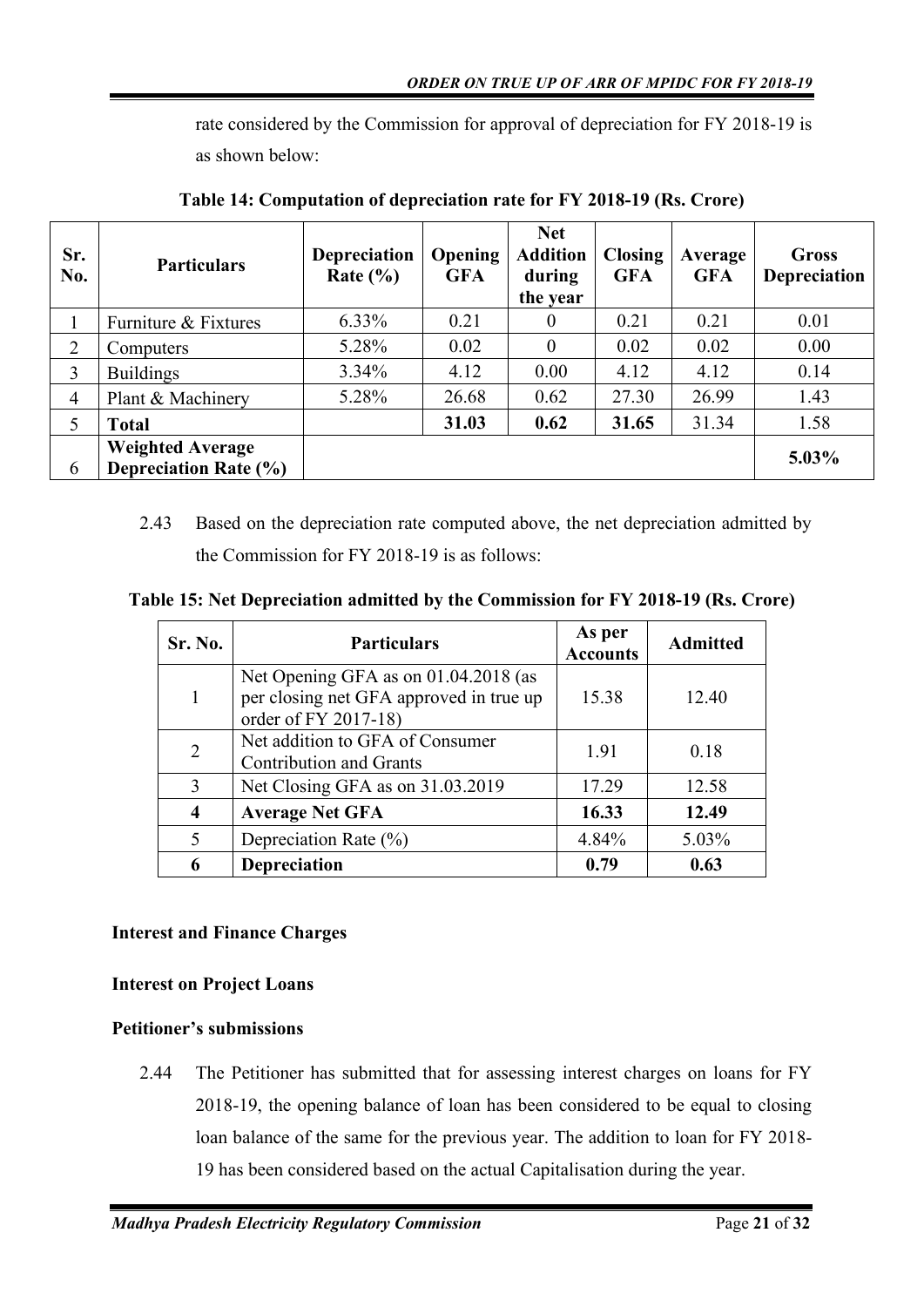2.45 The repayment of the loan during the year has been considered equal to depreciation charged for the financial year as per clause 31.3 of the MYT Regulations, 2015. Since the Petitioner does not have actual loans, the weighted average rate of interest of three state Discoms of 5.80%, as admitted by the Commission in its Retail Supply Tariff Order for the FY 2018-19 has been considered, in line with the approach adopted by the Commission in its earlier Tariff Orders in approving the Interest and finance charges.

## **Commission's Analysis**

- 2.46 The Commission has considered the opening net loan for FY 2018-19 as per the closing net loan for FY 2017-18 as approved in true up order for FY 2017-18. Loan addition during the year has been considered as 70% of the net capitalisation (net of consumer contribution) admitted for the year. The repayment has been considered equivalent to admitted depreciation for the year.
- 2.47 Interest on loan has been computed considering interest rate of 6.61%, as admitted by the Commission in true up of State DISCOMs of FY 2018-19, dated 24<sup>th</sup> May, 2021. The interest on loans as admitted by the Commission for FY 2018-19 is as shown below:

| Sr. No.        | <b>Particulars</b>                   | <b>Claimed</b> | <b>Admitted</b> |  |  |
|----------------|--------------------------------------|----------------|-----------------|--|--|
|                | Net Opening Loan as on 01.04.2018    | 8.56           | 6.67            |  |  |
| 2              | Addition to net loan during the year | 1.34           | 0.12            |  |  |
| $\mathcal{E}$  | Repayment during the year            | 1.54           | 0.63            |  |  |
| $\overline{4}$ | Total net loan as on 31.03.2019      | 8.36           | 6.17            |  |  |
| 5              | <b>Average Net Loan</b>              | 8.46           | 6.42            |  |  |
| 6              | Interest Rate $(\% )$                | 5.80%          | 6.61%           |  |  |
|                | <b>Interest on Loans</b>             | 0.49           | 0.42            |  |  |

**Table 16: Interest and finance charges admitted by the Commission for FY 2018-19 (Rs. Crore)**

## **Interest on Security Deposit**

## **Petitioner's Submissions**

2.48 The Petitioner has submitted that the actual interest paid on consumer security deposit for FY 2018-19 is Rs. 0.98 Crore as per the audited accounts.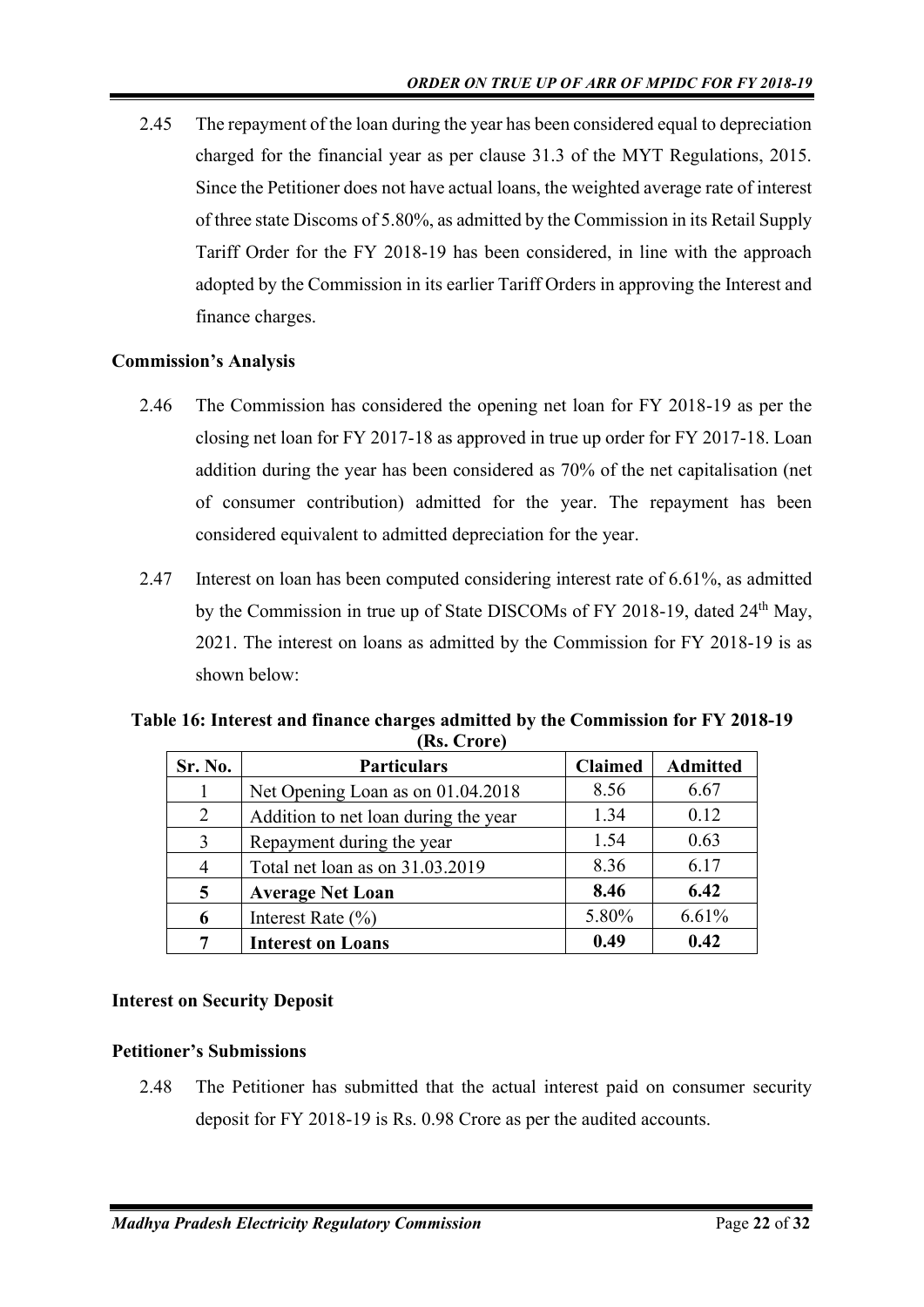#### **Commission's Analysis**

2.49 The Commission for true-up of ARR for FY 2018-19, has admitted the actual interest on consumer security deposit of Rs. 0.98 Crore as per the Audited Accounts.

#### **Interest on Working Capital**

#### **Petitioner's Submissions**

2.50 The Petitioner has submitted that the Interest on working capital has been calculated on the basis of normative parameters as provided in the Clause 22.1 of the MYT Regulations, 2015 which have been reproduced below:

*"22. Working capital.-*

*22.1. Following shall be included in the working capital for supply activity of the Licensee:*

*(1) Receivables of two months of average billing reduced by power purchase cost of one month and any consumer security deposit, O&M expenses for one month, and Inventory (meters, metering equipment, testing equipment are particularly relevant in case of supply activity) for 2 months based on annual requirement for previous year.*

*22.2. Following shall be included in the working capital for wheeling activity of the Licensee:*

*(i) O&M expenses for one month, and Inventory (excluding meters, etc. considered part of supply activity) for 2 months based on annual requirement considered at 1% of the gross fixed assets for previous year."*

2.51 The rate of interest considered is the State Bank Advance Rate (SBAR) as on  $1<sup>st</sup>$ April,2017 as provided in clause 36 of the MYT Regulations, 2015.

#### **Commission's Analysis**

- 2.52 Tariff Regulations specify that the Working capital for supply activity of the licensee shall consist of:
	- i. Receivables of two months of average billing reduced by power purchase cost of one month and any consumer security deposit,
	- ii. O&M expenses for one month, and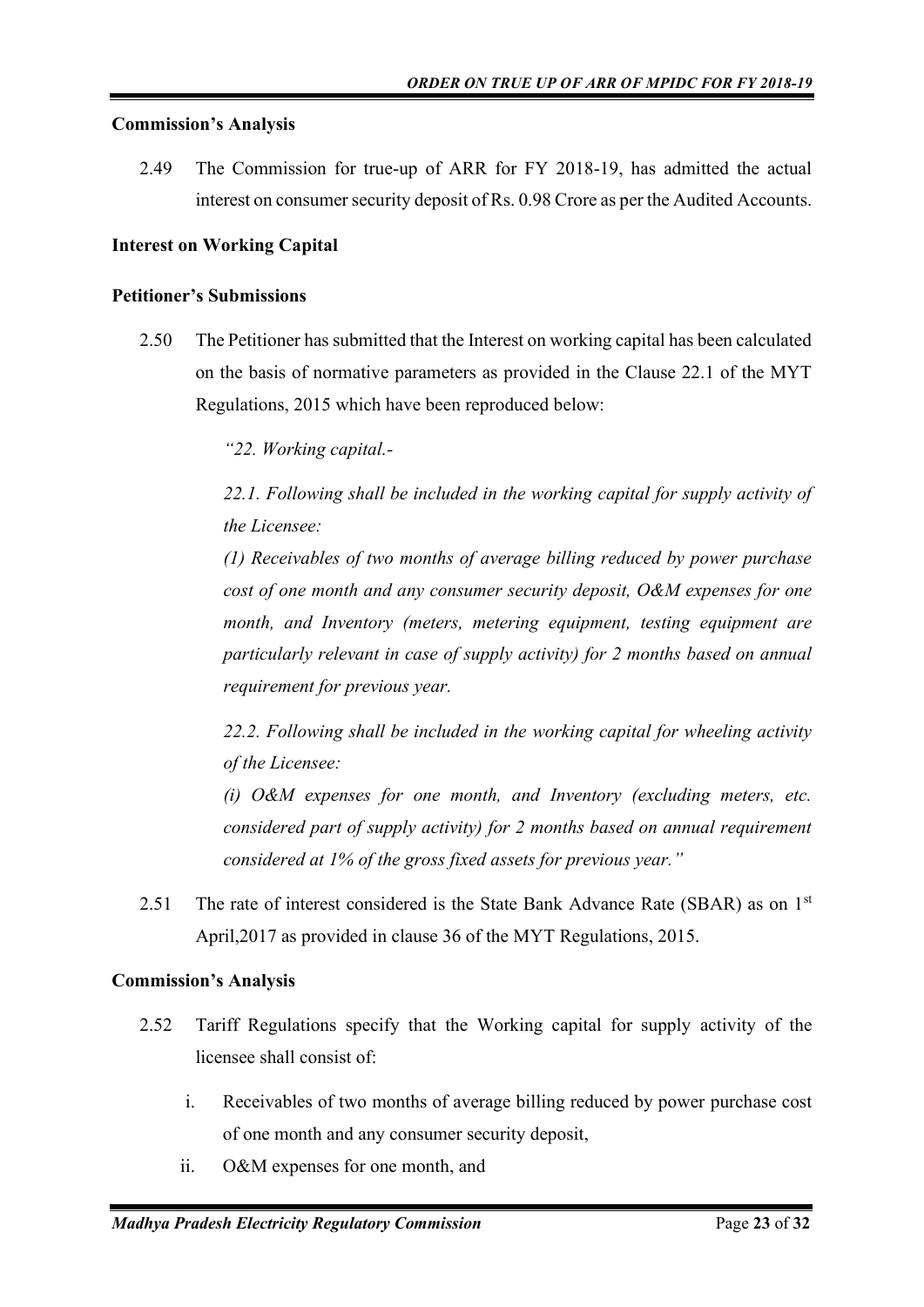- iii. Inventory (meters, metering equipment, testing equipment are particularly relevant in case of supply activity) for 2 months based on annual requirement for previous year.
- 2.53 Working capital for wheeling activity of the licensee shall consist of:
	- i. O&M expenses for one month, and
	- ii. Inventory (excluding meters, etc. considered part of supply activity) for 2 months based on annual requirement considered at 1% of the gross fixed assets for previous year.
- 2.54 Further, as per the Regulations, the rate of interest on working capital shall be equal to the State Bank Prime Lending Rate as on 1<sup>st</sup> of April of the relevant year. SBI PLR rate as on  $1<sup>st</sup>$  April, 2018 was 13.45%. Accordingly, the Commission has considered the same for computing the interest on working capital for FY 2018-19. The summary of interest on working capital admitted by the Commission for FY 2018-19 is shown in the Table below:

| Sr. No.       | <b>Particulars</b>                       | <b>Months</b> | <b>Claimed</b> | <b>Admitted</b> |  |  |
|---------------|------------------------------------------|---------------|----------------|-----------------|--|--|
|               | For wheeling activity                    |               |                |                 |  |  |
|               | 1/6th of annual requirement of inventory | 2.00          | 0.21           | 0.04            |  |  |
| A)            | for previous year                        |               |                |                 |  |  |
| $B)$ i)       | Total of O&M expenses                    |               |                | 7.15            |  |  |
| $B)$ ii)      | 1/12th of total O&M expenses             | 1.00          | 0.60           | 0.60            |  |  |
| $\mathcal{C}$ | Receivables                              |               |                |                 |  |  |
| $C)$ i)       | Annual Revenue from wheeling charges     |               |                |                 |  |  |
|               | Receivables equivalent to 2 months       | 2.00          | 0.00           |                 |  |  |
| $C)$ ii)      | average billing of wheeling charges      |               |                |                 |  |  |
| D)            | Total Working capital $(A+B ii)+C ii)$   |               | 0.81           | 0.64            |  |  |
| E)            | Rate of Interest                         |               | 13.45%         | 13.45%          |  |  |
| $\bf{F}$      | <b>Interest on Working capital</b>       |               | 0.11           | 0.09            |  |  |
|               | <b>For Retail Sales activity</b>         |               |                |                 |  |  |
|               | 1/6th of annual requirement of inventory | 2.00          |                |                 |  |  |
| A)            | for previous year                        |               |                | 0.01            |  |  |
| B)            | Receivables                              |               |                |                 |  |  |
| B(i)          | Annual Revenue from Tariff and charges   |               |                | 144.76          |  |  |
|               | Receivables equivalent to 2 months       | 2.00          | 25.71          | 24.13           |  |  |
| $B)$ ii)      | average billing                          |               |                |                 |  |  |
| $\mathcal{C}$ | Power Purchase expenses                  |               |                | 138.08          |  |  |

**Table 17: Interest on Working Capital admitted by the Commission for FY 2018-19 (Rs. Crore)**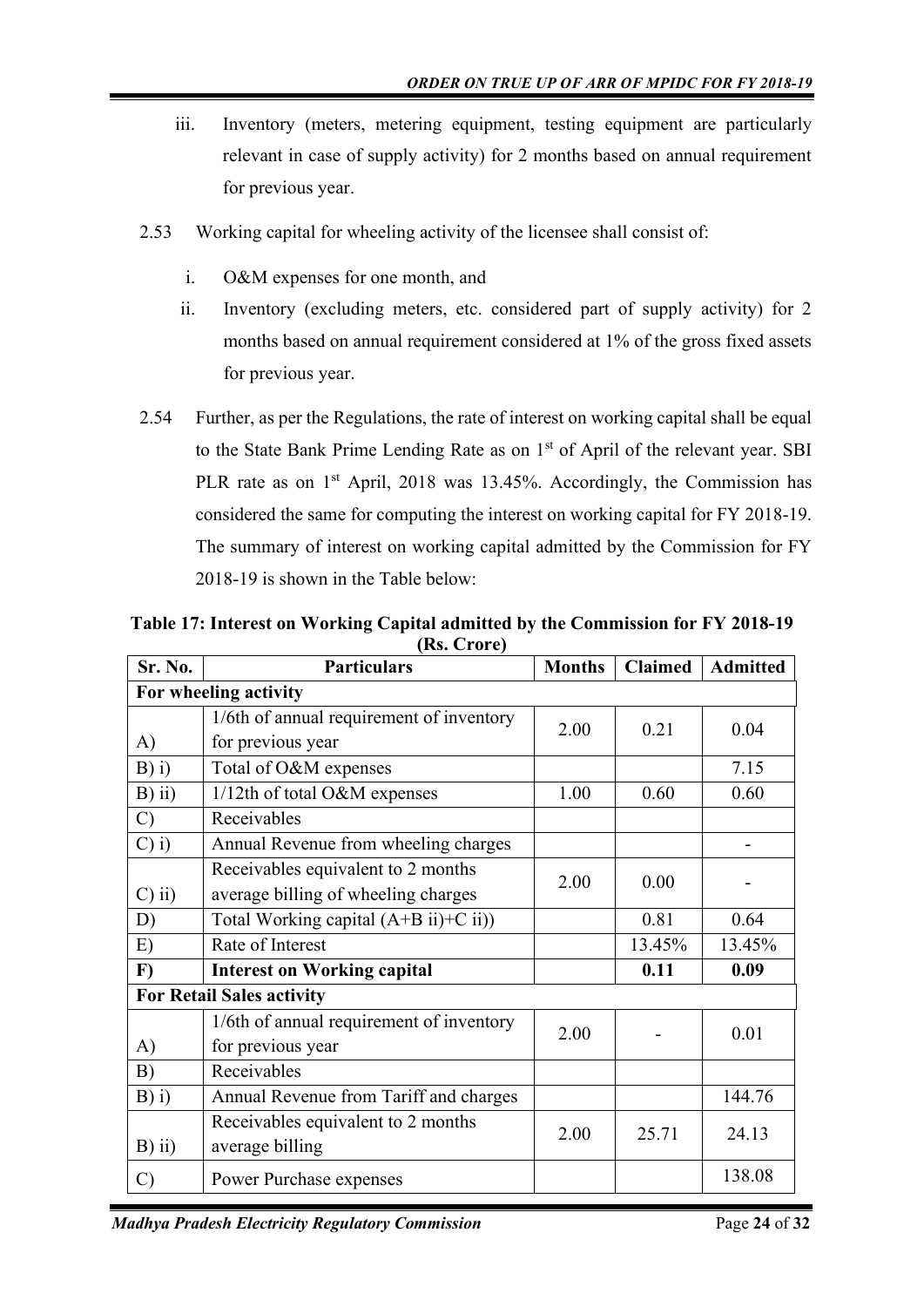#### *ORDER ON TRUE UP OF ARR OF MPIDC FOR FY 2018-19*

| Sr. No.  | <b>Particulars</b>                                   | <b>Months</b> | <b>Claimed</b> | <b>Admitted</b> |
|----------|------------------------------------------------------|---------------|----------------|-----------------|
| $C$ ) i) | 1/12th of power purchase expenses                    | 1.00          | 10.68          | 11.51           |
| D        | <b>Consumer Security Deposit</b>                     |               | 16.51          | 16.51           |
| E)       | Total Working capital $(A+B ii) - C i$ ) - D)        |               | (1.48)         | (3.89)          |
| F)       | Rate of Interest                                     |               | 13.45%         | 13.45%          |
| G)       | <b>Interest on Working capital</b>                   |               | (0.20)         | (0.52)          |
|          | Summary                                              |               |                |                 |
|          | For wheeling activity                                |               | 0.11           | 0.09            |
| 2        | <b>For Retail Sales activity</b>                     |               | (0.20)         | (0.52)          |
| 3        | <b>Total Interest on working Capital</b>             |               | (0.09)         | (0.44)          |
|          | <b>Total Interest on working Capital</b><br>admitted |               | 0.00           | 0.00            |

2.55 Total Interest and Finance Charges admitted by the Commission for FY 2018-19 is shown as follows:

| Sr. No.        | <b>Particulars</b>                        | <b>Claimed</b> | <b>Admitted</b> |
|----------------|-------------------------------------------|----------------|-----------------|
|                | Interest on Loans                         | 0.49           | 0.42            |
| $\overline{2}$ | Interest on Security Deposit              | 0.98           | 0.98            |
| 3              | Interest on Working Capital               | 0.00           | 0.00            |
| 4              | <b>Total Interest and Finance Charges</b> | 1.47           | 1.40            |

**Table 18: Interest & Finance Charges admitted for FY 2018-19 (Rs. Crore)**

## **Lease Rent**

## **Petitioner's Submissions**

- 2.56 The Petitioner has submitted that it is the SEZ developer who is responsible for providing various services to the business units who setup their factories in the SEZ premises. As a deemed licensee, the Petitioner also supplies power to the occupants of the SEZ. For this purpose, MPIDC (SEZ Developer) has provided land to power business of the Petitioner for setting up its infrastructure necessary for providing power to the industrial units. Against this land which has been allocated to the power business, the Petitioner is charging lease rent for the area allocated to the power business which is a separate business unit within the company and is a distribution licensee recognised by the Commission.
- 2.57 As per Clause 33 of the MYT Regulations, 2015:
	- *"33. Lease/ Hire Purchase charges.-*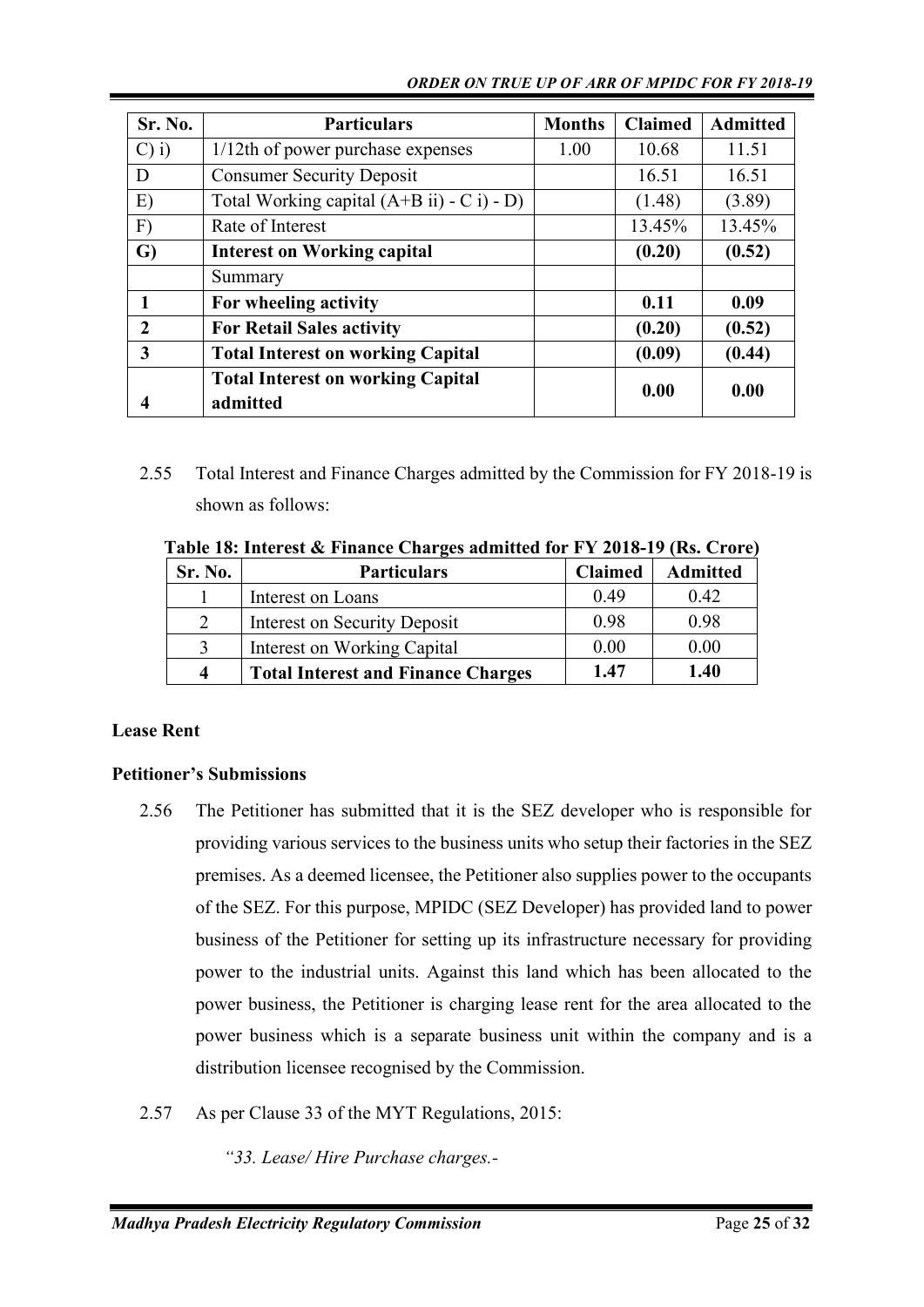*Lease charges for assets taken on lease by Distribution Licensee shall be considered as per lease agreement provided the charges are considered reasonable by the Commission."*

- 2.58 Lease rent is a legitimate expense and should be permitted to be recovered as an expense through the ARR. The lease rent is being charged by MPIDC as it is an opportunity cost lost for the SEZ business as they could have leased out this land to some other industry and received lease rent against it.
- 2.59 Further, as a distribution licensee, in normal course of action, the Petitioner would have purchased this land for establishment of its power distribution infrastructure. The cost incurred for purchase of land gets capitalized and the Commission allows depreciation, interest on loan and return on equity chargeable on account of this cost as part of ARR. Accordingly, this expenditure, in the form of either lease rent or depreciation, interest on loan and return on equity chargeable on the capital cost incurred by the Petitioner, is inevitable.
- 2.60 The Petitioner has sought lease rent in its review petition 86 of 2012 and the Commission in its Order dated 21st December, 2012 has disallowed lease rent sighting reason of non-payment. The relevant part of the same is reproduced here below for reference.

*"ii. Land Premium and Lease rent charges:*

*The Commission considered the matter and observed that in the instant case since no actual payments are being made to the SEZ on account of land premium or lease rent such notional expense cannot be charged to the consumers. The claim made by the petitioner in this regard is not sustainable."*

- 2.61 The Petitioner has submitted that as it has now made all past payments towards lease rent, the Commission is requested to approve lease rent on actual basis as incurred by the Petitioner.
- 2.62 There have been instances in other states wherein the Commission has allowed this expenditure pertaining to lease rental as a pass through in the tariff over and above the other expenses.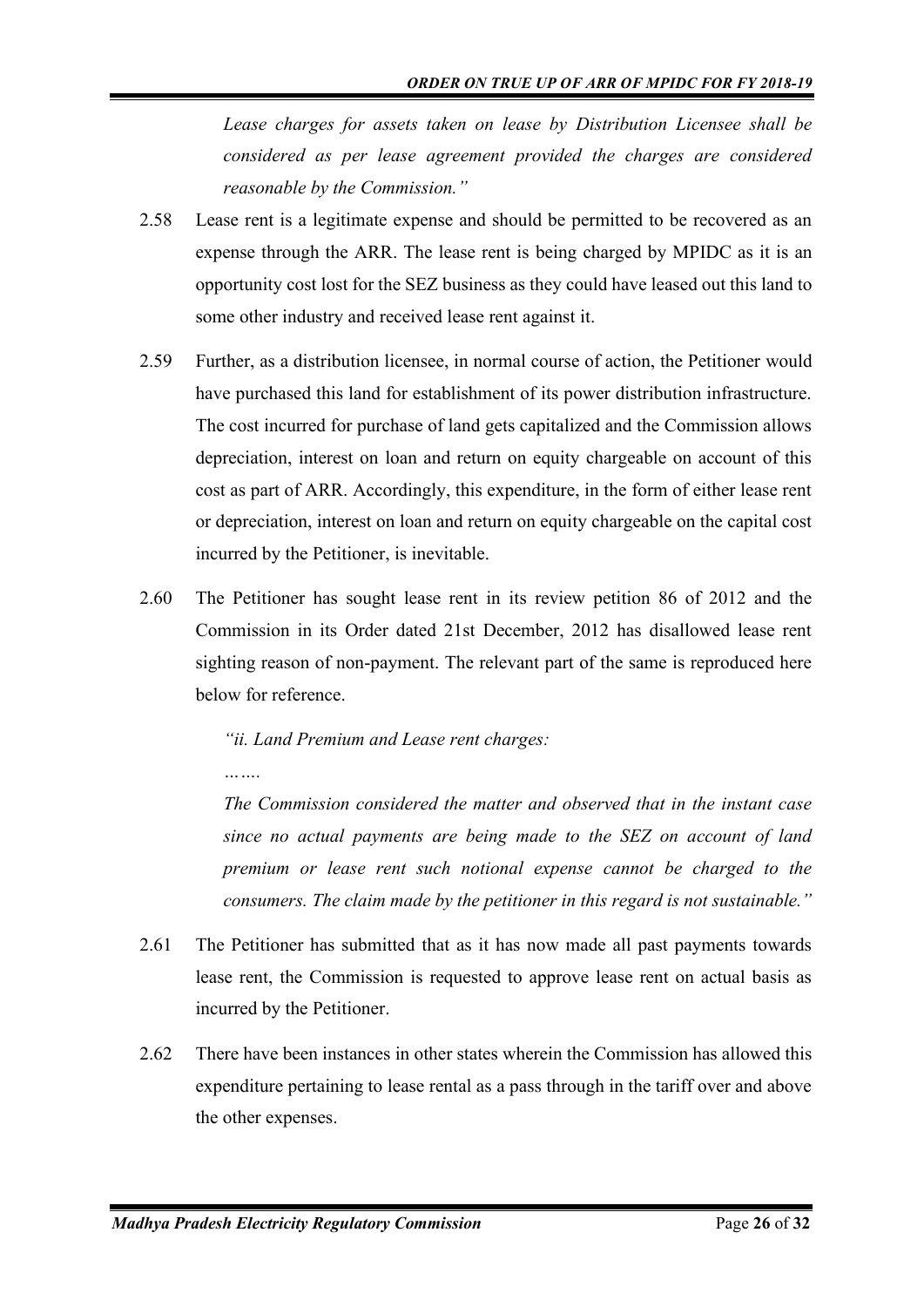- 2.63 A precedence in this matter can be seen in case of approval of the Truing-up of FY 2013-14 and FY 2014-15, Provisional Truing-up of FY 2015-16, and Projection of ARR for the 3rd Control Period FY 2016-17 to FY 2019-20 for the transmission licensee MEGPTCL in Maharashtra by the MERC in Case no. 50 of 2016. In the said case, the land for Akola-II Sub-station was initially to be purchased and handed over by MSETCL to MEGPTCL, however, later on based on management decision, the land was later leased out to MEGPTCL. Accordingly, while the total capital cost of land in the overall capital cost was reduced, the corresponding increase in the lease rental for the same was factored as additional Operation and Maintenance (O&M) expenses in the ARR for the Control Period. Considering the facts of the case, the Hon'ble Commission had admitted the least rent for Akola II Sub-station over and above the normative O&M expenses of MEGPTCL prescribed in the MYT Regulations.
- 2.64 The Petitioner has requested the Commission to allow lease rent of Rs. 2.19 Crore charged to MPIDC to the power business as a legitimate expenditure as part of the ARR for FY 2018-19.

## **Commission's Analysis**

- 2.65 The Commission in its Regulations has clearly defined the expenses and costs that can be passed on to the consumers in its ARR. The expense in form of lease rent has not been considered as legitimate expense to be passed on in the ARR.
- 2.66 The recovery of asset utilization in form of depreciation, return on equity and interest on debt has been defined on some premise of adequate costs after detailed deliberation and stakeholder consultation. Whereas there is no reliable basis of the amount of lease rental being claimed by the Petitioner.
- 2.67 Further, the submission of the Petitioner that it has paid the lease rent is also not correct. Such expense has not been paid in actuals and is only a book entry from one department of Petitioner Company to another, which cannot be called as expense for passing it to ARR. The Commission in provisional true up for FY 2010- 11 and FY 2011-12 had not allowed the lease rent, which was upheld by the Hon'ble APTEL also in Appeal No. 71 of 2013 filed by the Petitioner. Aggrieved by the same the Petitioner has filed an Appeal before the Hon'ble Supreme court of India, which is sub judice.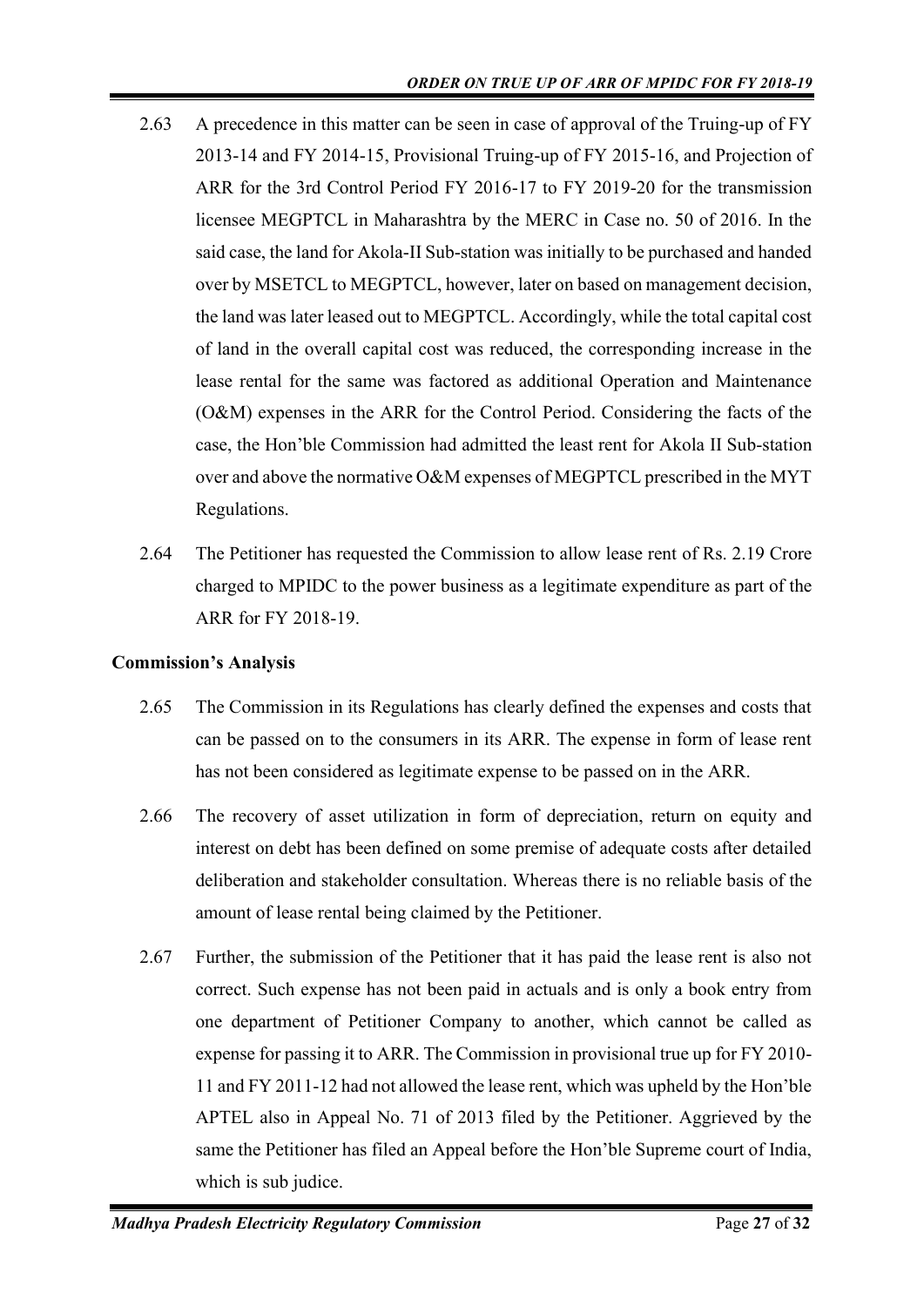2.68 Accordingly, with respect to the view taken by the Commission in order for provisional true up of FY 2010-11 and FY 2011-12, the Commission has not admitted the lease rent as claimed by the Petitioner as the matter is sub-judice before Hon'ble Supreme Court. The expense in form of lease rent has not been considered as legitimate expense to be passed on in the ARR.

## **Return on Equity**

#### **Petitioner's Submissions**

2.69 The Petitioner has submitted that as per clause 30.2 of the MYT Regulations, 2015,

*"30.2. Return on equity shall be computed on pre-tax basis at the rate 16%.Any expenses on payment of Income Tax shall be allowed extra on actual basis on the licensed business of Distribution Licensee."*

- 2.70 Accordingly, the Petitioner has computed the return on equity considering a rate of return on equity at 16%.
- 2.71 The opening equity for FY 2018-19 is considered to be equal to closing value for the previous year as submitted in True up Petition for the previous year. Since the Petitioner did not have any tax liability for FY 2018-19, no tax on income has been claimed by the Petitioner.

## **Commission's Analysis**

2.72 Return on Equity (RoE) has been computed on pre-tax basis @ 16% as per provisions of MPERC Tariff Regulations, 2015 and its amendments thereof. The opening equity for FY 2018-19 identified with the admitted GFA has been considered as per the closing equity admitted by the Commission in true up order for FY 2017-18. Further, the equity addition has been considered as 30% of the net GFA admitted by the Commission for FY 2018-19. The total equity identified along with RoE as admitted for FY 2018-19 is shown in the table below:

|  |  | Table 19: Return on Equity admitted by the Commission for FY 2018-19 (Rs. Crore) |
|--|--|----------------------------------------------------------------------------------|
|  |  |                                                                                  |

| Sr.<br>No. | <b>Particulars</b>                                            |      | <b>Claimed</b>   Admitted |
|------------|---------------------------------------------------------------|------|---------------------------|
|            | Equity associated with GFA as on the beginning of the<br>vear | 5.25 | 3.72                      |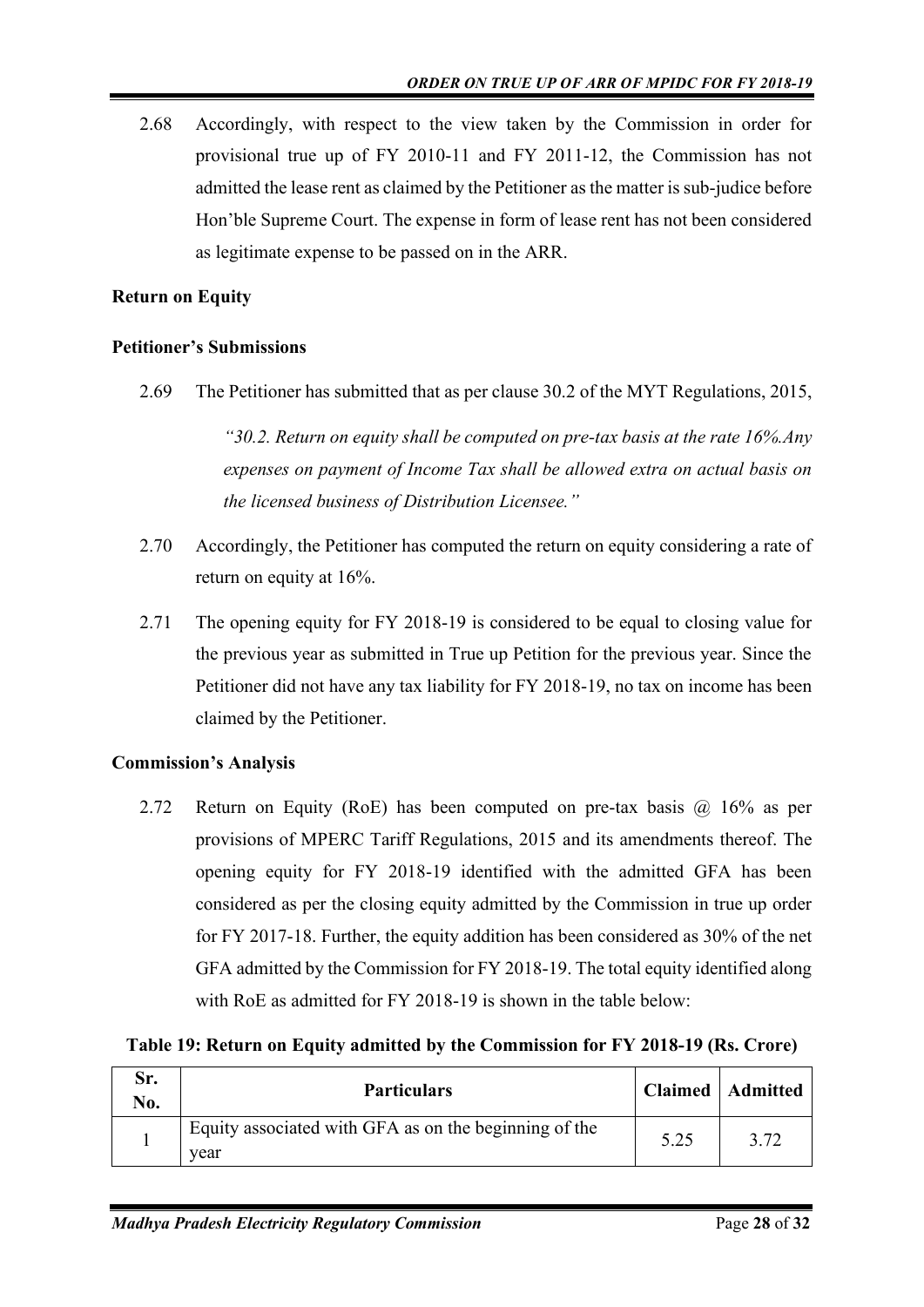#### *ORDER ON TRUE UP OF ARR OF MPIDC FOR FY 2018-19*

| Sr.<br>No.     | <b>Particulars</b>                                                | <b>Claimed</b> | <b>Admitted</b> |
|----------------|-------------------------------------------------------------------|----------------|-----------------|
| 2              | 30% of addition to net GFA considered as funded through<br>equity | 0.57           | 0.06            |
| 3              | Total equity associated with GFA at the end of the year           | 5.82           | 3.77            |
| $\overline{4}$ | Average equity associated with GFA at the end of the year         | 5.54           | 3.75            |
| 5              | Rate of Return on equity $(\%)$                                   | 16.00%         | 16.00%          |
| 6              | <b>Return on Equity</b>                                           | 0.89           | 0.60            |

#### **Income Tax**

#### **Petitioner's Submissions**

2.73 The Petitioner has not claimed any Income tax for FY 2018-19.

#### **Commission's Analysis**

2.74 Since, the Petitioner has not made any payment towards income tax, the Commission has approved Income Tax as nil.

#### **Other Income**

#### **Petitioner's Submissions**

2.75 The Petitioner has submitted an amount of Rs. 0.037 Crore towards Other Income for FY 2018-19.

## **Commission's Analysis**

2.76 The Commission has observed that the Petitioner has not considered the rebate received on power purchase in other income. However, the Commission has considered the same as part of other income in line with the approach adopted in previous true up order, to pass on the benefit of reduction in power purchase cost to the consumers. The similar approach is also adopted by many other States. Accordingly, the other income admitted by the Commission as per audited accounts for FY 2018-19 is shown in the table below:

## **Table 20: Other Income admitted by the Commission for FY 2018-19 (Rs. Crore)**

| $\mathsf{S}_r$ . No. | <b>Particulars</b> |       |      | Claimed   Actual   Admitted |
|----------------------|--------------------|-------|------|-----------------------------|
|                      | Other Income       | 0.037 | 3.10 | 3.10                        |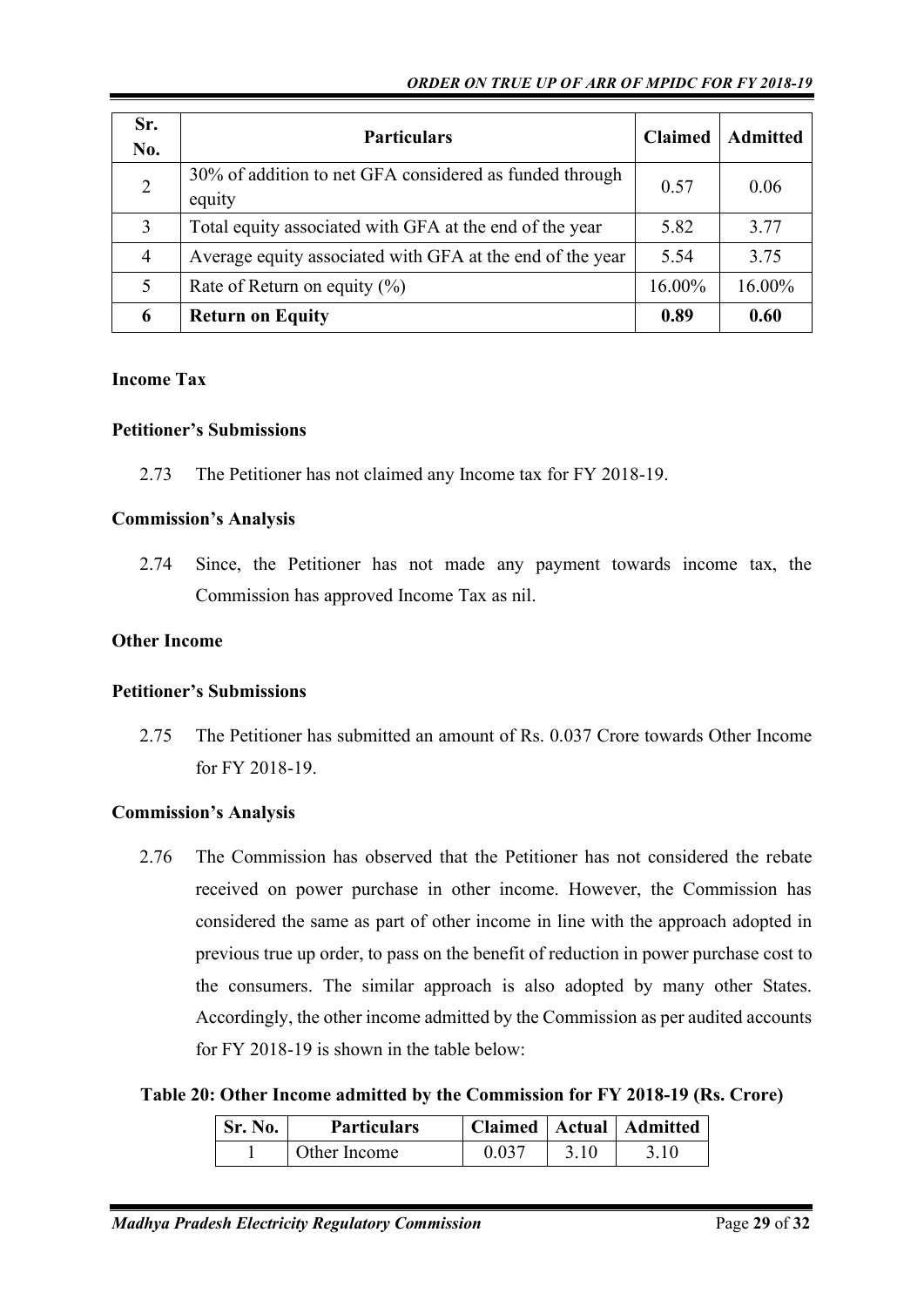2.77 Based on the above, the ARR admitted by the Commission in true up of FY 2018- 19 is shown in the following table:

| Sr. No.        | <b>Particulars</b>                      | Approved in         | <b>Claimed</b> | Approved in          |
|----------------|-----------------------------------------|---------------------|----------------|----------------------|
|                |                                         | <b>Tariff Order</b> |                | <b>True Up Order</b> |
| 1              | <b>Power Purchase cost</b>              | 144.20              | 128.15         | 126.57               |
| $\overline{2}$ | Intra State Transmission                | 7.49                | 11.48          | 11.48                |
|                | charges                                 |                     |                |                      |
| $\overline{3}$ | <b>SLDC</b> Charges                     | 0.03                | 0.03           | 0.03                 |
| $\overline{4}$ | O&M Expenses                            | 6.27                | 7.15           | 7.15                 |
| 5              | Depreciation                            | 0.27                | 1.54           | 0.63                 |
| 6              | <b>Interest and Finance Charges</b>     | 1.14                | 1.47           | 1.40                 |
| $\tau$         | <b>ROE</b>                              | 0.29                | 0.89           | 0.60                 |
| 8              | Lease Rent                              | 0.00                | 2.19           | 0.00                 |
| 9              | <b>Bad and Doubtful Debt</b>            | 0.00                | 0.00           | 0.00                 |
| 10             | Income Tax                              | 0.00                | 0.00           | 0.00                 |
| 11             | <b>Total Expenses</b>                   | 159.70              | 152.89         | 147.86               |
| 12             | Less: Other Income                      | 1.62                | 0.03           | 3.10                 |
| 13             | <b>Aggregate Revenue</b><br>Requirement | 158.08              | 152.86         | 144.76               |

**Table 21: ARR admitted by the Commission for FY 2018-19 (Rs. Crore)**

## **Revenue from Sale of Power**

## **Petitioner's Submissions**

2.78 The Petitioner has submitted that the revenue from sale of power for FY 2018-19 is Rs. 151.27 Crore.

## **Commission's Analysis**

2.79 The Commission has observed that the actual revenue from sale of power as per audited account is Rs. 154.27 Crore, whereas the Petitioner has claimed only Rs. 151.27 Crore. In reply to data gap the Petitioner submitted that the amount Rs. 154.27 Crore is the gross revenue which includes Rs. 3.00 Crore received towards rebate on power purchase. The Petitioner further submitted that since it has considered the rebate on power purchase of Rs. 3.00 Crore in other income, the same has been reduced from revenue from sale of power. However, on analysis of the audited account it is observed that the Revenue from sale of power of Rs. 154.27 Crore has been booked under Schedule 7 (Revenue from sale of power) of the Profit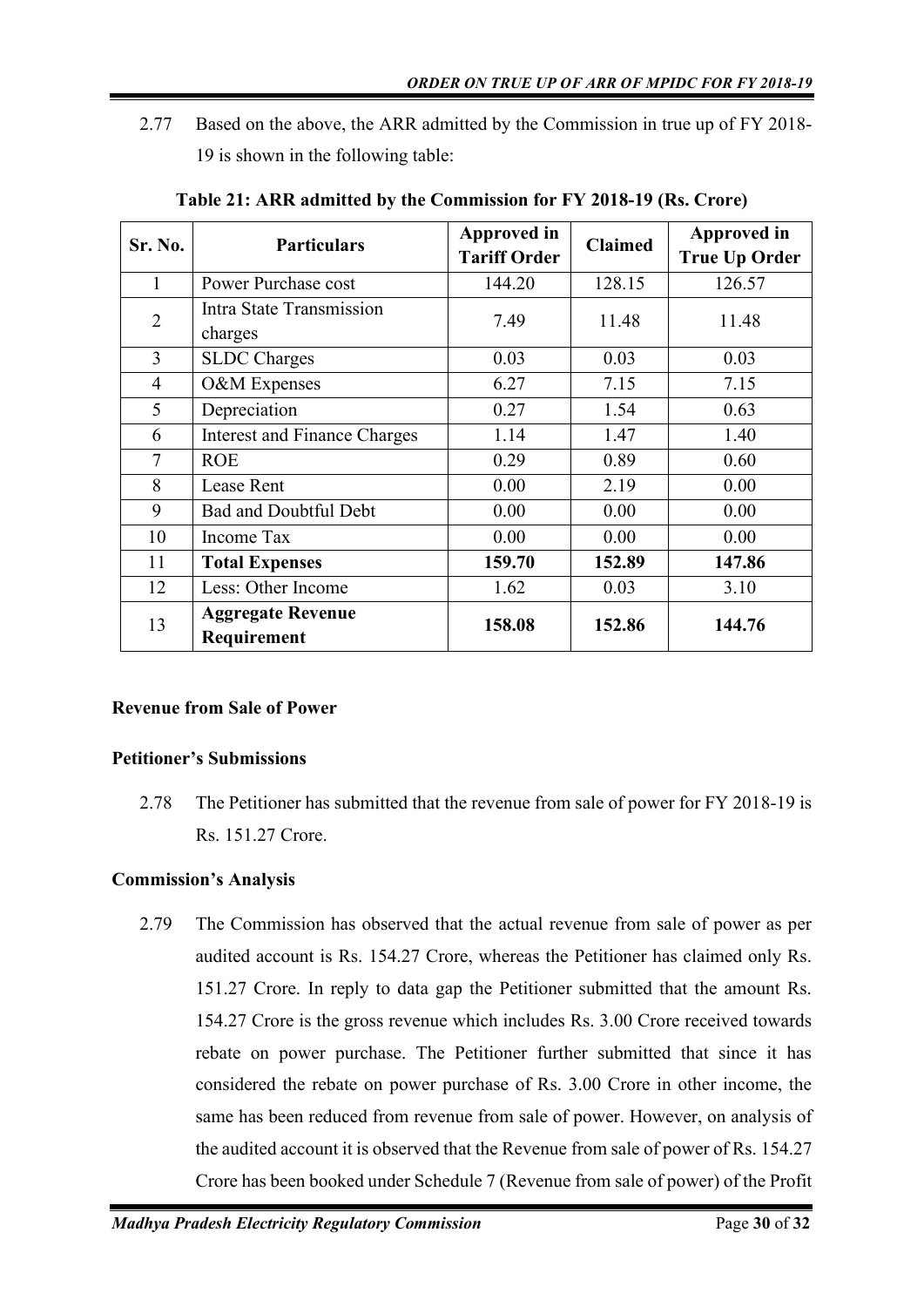& Loss Statement, whereas other income of Rs. 3.18 Crore which includes rebate on power purchase has been booked under Schedule 8 (Other income) of the Profit & Loss statement. Accordingly, it is incorrect on the part of the Petitioner to state that the gross revenue from sale of Power of Rs. 154.27 Crore also includes rebate from sale of power. Therefore, the Commission has admitted actual revenue for FY 2018-19 from sale of power as per audited accounts of FY 2018-19 which is shown as follows:

**Table 22: Revenue from Sales as admitted by the Commission for FY 2018-19 (Rs. Crore)**

| Sr. No. | <b>Particulars</b>             |        | Claimed   Admitted |
|---------|--------------------------------|--------|--------------------|
|         | Revenue from the sale of power | 151.27 | 154.27             |

## **Revenue Gap/Surplus for true-up of ARR for FY 2018-19**

2.80 Based on the scrutiny of various cost components regarding revenue income and expenditures of Petitioner, the Commission has considered the following Revenue Gap / (Surplus) for FY 2018-19 for adjustment through Retail Tariffs in future:

**Table 23: Revenue Gap/Surplus admitted by the Commission for FY 2018-19 (Rs. Crore)**

| Sr. No. | <b>Particulars</b>            | Approved<br>in Tariff<br>Order | <b>Claimed</b> | <b>Admitted</b> |
|---------|-------------------------------|--------------------------------|----------------|-----------------|
|         | ARR                           | 158.08                         | 152.86         | 144.76          |
| 2       | Revenue from Sale of Power    | 158.08                         | 151.27         | 154.27          |
| 3       | <b>Revenue Gap/ (Surplus)</b> | 0.00                           | 1.58           | (9.51)          |